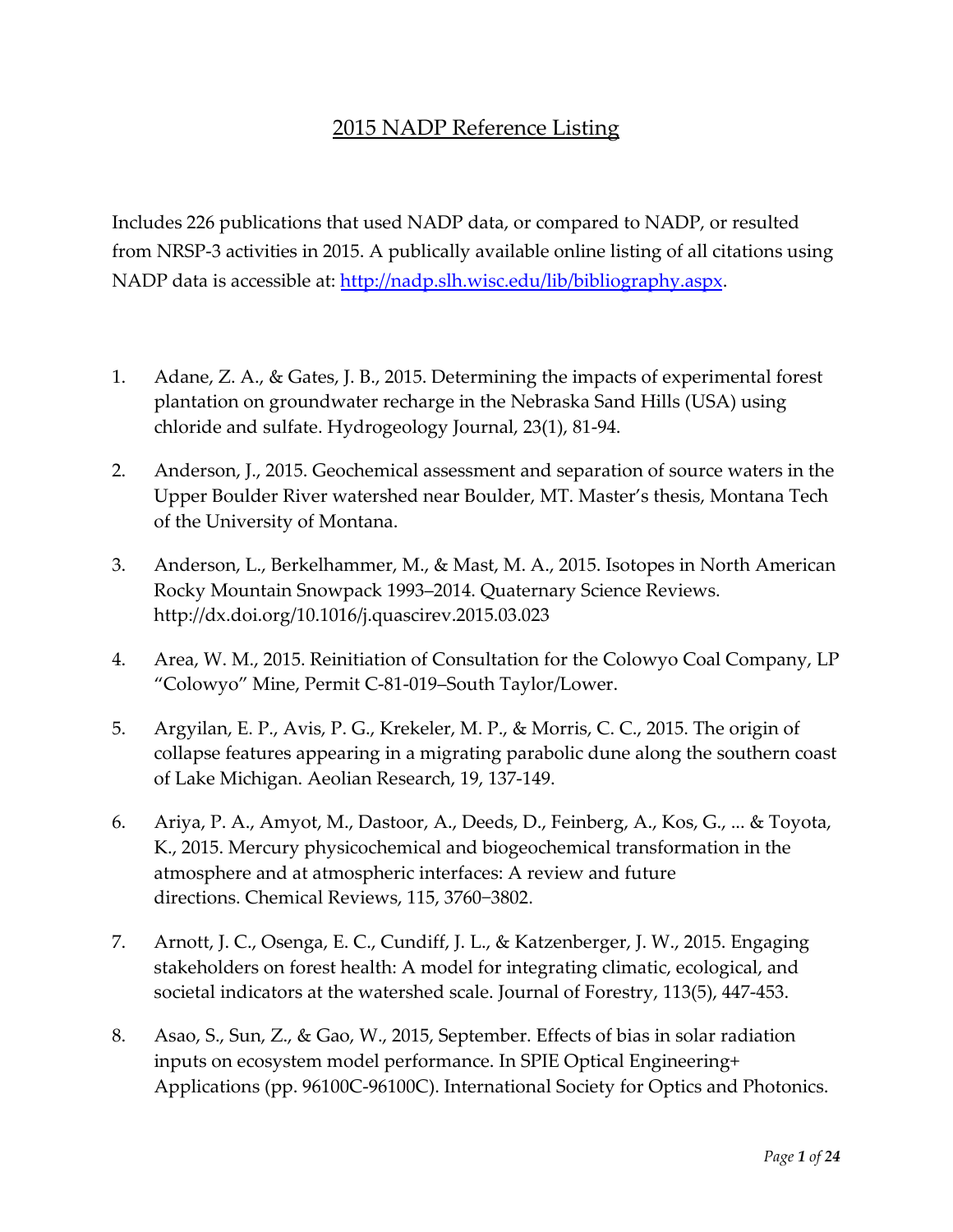Remote Sensing and Modeling of Ecosystems for Sustainability XII, edited by Wei Gao, Ni-Bin Chang, Proc. of SPIE Vol. 9610, 96100C.

- 9. Axler, R. P., Tikkanen, C. A., & Rose, C., 2015. An assessment of phytoplankton nutrient deficiency in Northern Minnesota acid-sensitive lakes. Technical Report NRRI/TR-91/18, Minnesota Pollution Control Agency Division of Air Quality Attn: Rick Strassman, St. Paul, MN 55155.
- 10. Balasubramanian, S., Koloutsou-Vakakis, S., McFarland, D. M., & Rood, M. J., 2015. Reconsidering emissions of ammonia from chemical fertilizer usage in Midwest USA. Journal of Geophysical Research - Atmospheres, 120, 6232-6246, DOI:10.1002/2015JD023219.
- 11. Balcom, P. H., Schartup, A. T., Mason, R. P. & Chen, C. Y., 2015. Sources of water column methylmercury across multiple estuaries in the Northeast U.S. Marine Chemistry, 177, 721-730.
- 12. Bardsley, A. I., Hammond, D. E., von Bitner, T., Buenning, N. H., & Townsend-Small, A., 2015. Shallow groundwater conveyance of geologically derived contaminants to urban creeks in Southern California. Environmental Science & Technology, 49(16), 9610-9619.
- 13. BassiriRad, H., Lussenhop, J. F., Sehtiya, H. L., & Borden, K. K., 2015. Nitrogen deposition potentially contributes to oak regeneration failure in the Midwestern temperate forests of the USA. Oecologia, 177(1), 53-63.
- 14. Batte, M. T., & Forster, D. L., 2015. Old is new again: The economics of agricultural gypsum use. Journal of the American Society of Farm Managers and Rural Appraisers, http://www.asfmra.org/2015-journal-of-asfmra/#.
- 15. Beal, S., Osterberg, E. C., Zdanowicz, C., & Fisher, D., 2015. An ice core perspective on mercury pollution during the past 600 years. Environmental Science  $\&$ Technology, 49, 7641-7647, DOI: 10.1021/acs.est.5b01033.
- 16. Bettez, N. D., Duncan, J. M., Groffman, P. M., Band, L. E., O'Neil-Dunne, J., Kaushal, S. S., ... & Law, N., 2015. Climate variation overwhelms efforts to reduce nitrogen delivery to coastal waters. Ecosystems, 1-13, DOI: 10.1007/s10021-015- 9902-9.
- 17. Bhaskar, A. S., & Welty, C., 2015. Analysis of subsurface storage and streamflow generation in urban watersheds. Water Resources Research, 51(3), 1493-1513.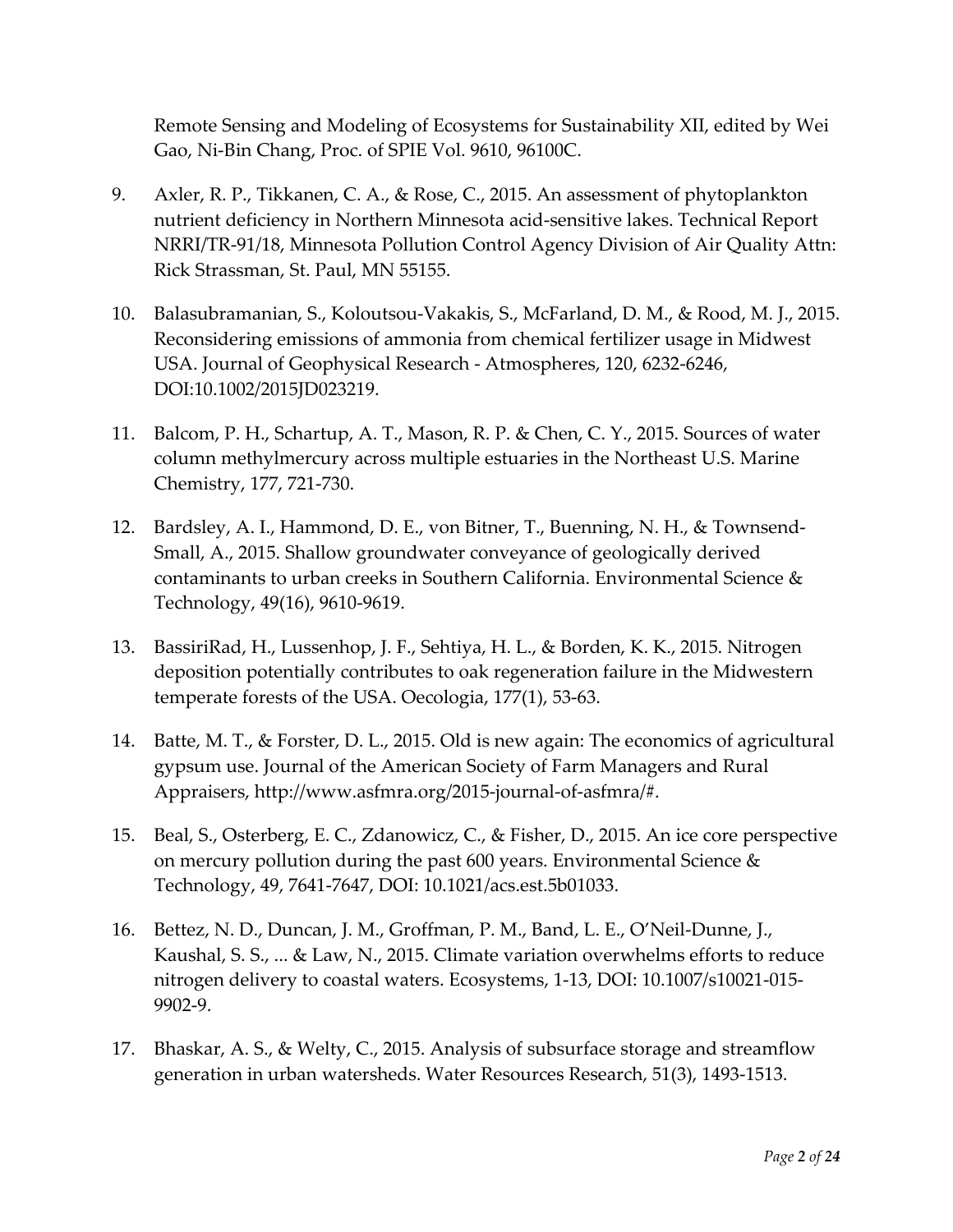- 18. Blackwell, B. D., & Driscoll, C. T., 2015. Using foliar and forest floor mercury concentrations to assess spatial patterns of mercury deposition. Environmental Pollution, 202, 126-134.
- 19. Blackwell, B. D., & Driscoll, C. T., 2015. Deposition of mercury in forests along a montane elevation gradient. Environmental Science & Technology, 49(9), 5363- 5370.
- 20. Bluck, G. M., 2015. Soybean yield response in high and low input production systems. Master's thesis, The Ohio State University.
- 21. Bluck, G. M., Lindsey, L. E., Dorrance, A. E., & Metzger, J. D., 2015. Soybean yield response to rhizobia inoculant, gypsum, manganese fertilizer, insecticide, and fungicide. Agronomy Journal, 107(5), 1757-1765.
- 22. Borne, K., Fassman-Beck, E., Winston, R., Hunt, W., & Tanner, C., 2015. Implementation and maintenance of floating treatment wetlands for urban stormwater management. Journal of Environmental Engineering, 10.1061/(ASCE)EE.1943-7870.0000959, 04015030.
- 23. Boucher, O., 2015. Atmospheric aerosols: Properties and climate impacts. Springer.
- 24. Bowen, G. J., & Good, S. P., 2015. Incorporating water isoscapes in hydrological and water resource investigations. Wiley Interdisciplinary Reviews: Water, 2(2), 107-119.
- 25. Bowie, R., Brown, J., & Felix, F., 2015. Excellence in Research, Education, and Public Service since 1951. UC Berkeley's Sagehen Creek Field Station Biennial Report, FY 2013-2015, http://sagehen.ucnrs.org/pubs/2015/FY13-15\_Report-Final.pdf.
- 26. Brahney, J., Ballantyne, A. P., Kociolek, P., Leavitt, P. R., Farmer, G. L., & Neff, J. C., 2015. Ecological changes in two contrasting lakes associated with human activity and dust transport in western Wyoming. Limnology and Oceanography, 60(2), 678-695.
- 27. Brantley, S. L., DiBiase, R., Russo, T., Shi, Y., Lin, H., Davis, K. J., Kaye, M., Hill, L., Kaye, J., Neal, A. L. & Eissenstat, D., 2015. Designing a suite of measurements to understand the critical zone. Earth Surface Dynamics Discussions, 3, 1005-1059.
- 28. Brookshire, E. N. J., & Weaver, T., 2015. Long-term decline in grassland productivity driven by increasing dryness. Nature Communications, 6, 7148. DOI: 10.1038/ncomms8148.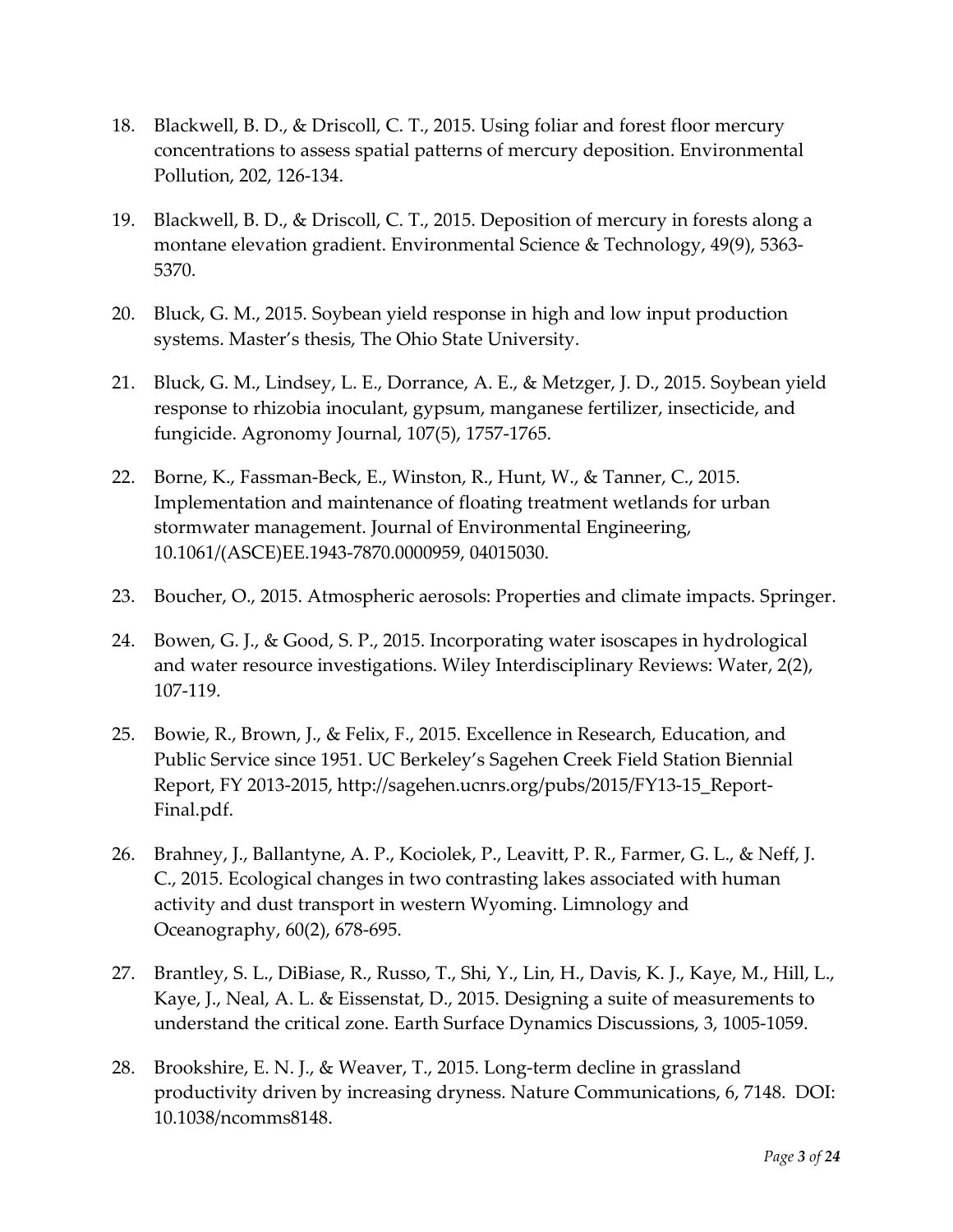- 29. Buck, C., Hammerschmidt, C. R., Bowman, K., Gill, G. A., & Landing, W. M., 2015. Flux of total and methyl mercury to the northern Gulf of Mexico from US estuaries. Environmental Science & Technology, DOI: 10.1021/acs.est.5b03538.
- 30. Butler, C. G., & Vasconcelos, J. G., 2015. The Effect of Highway Stormwater Runoff on Water Quality in the Little Cahaba Creek. World Environmental and Water Resources Congress 2015: Floods, Droughts, and Ecosystems.
- 31. Butler, T., Marino, R., Schwede, D., Howarth, R., Sparks, J., & Sparks, K., 2015. Atmospheric ammonia measurements at low concentration sites in the northeastern USA: Implications for total nitrogen deposition and comparison with CMAQ estimates. Biogeochemistry, 122, 191-210 (AMON).
- 32. Campbell, L. M., & Drevnick, P. E., 2015. Use of Catalogued Long-term Biological Collections and Samples for Determining Changes in Contaminant Exposure to Organisms. In Environmental contaminants, 431-459. Springer Netherlands.
- 33. Campbell, D. R., & Powers, J. M., 2015. Natural selection on floral morphology can be influenced by climate. Proceedings of the Royal Society of London B: Biological Sciences, 282(1808), 20150178.
- 34. Castro, M. S., & Sherwell, J., 2015. Effectiveness of emission controls to reduce the atmospheric concentrations of mercury. Environmental Science & Technology, DOI: 10.1021/acs.est.5b03576.
- 35. Chapman, S. K., Devine, K. A., Curran, C., Jones, R. O., & Gilliam, F. S., 2015. Impacts of soil nitrogen and carbon additions on forest understory communities with a long nitrogen deposition history. Ecosystems, 1-13, DOI: 10.1007/s10021- 015-9922-5.
- 36. Chen, H. S., Wang, Z. F., Li, J., Tang, X., Ge, B. Z., Wu, X. L., Wild, O. & Carmichael, G. R., 2015. GNAQPMS-Hg v1. 0, a global nested atmospheric mercury transport model: Model description, evaluation and application to transboundary transport of Chinese anthropogenic emissions. Geoscientific Model Development, 8(9), 2857-2876.
- 37. Cheng, I., Zhang, L., & Mao, H., 2015. Relative contributions of gaseous oxidized mercury and fine and coarse particle-bound mercury to mercury wet deposition at nine monitoring sites in North America. Journal of Geophysical Research: Atmospheres, 120(16), 8549-8562.
- 38. Chumchal, M. M., & Drenner, R. W., 2015. An environmental problem hidden in plain sight? Small human-made ponds, emergent insects, and mercury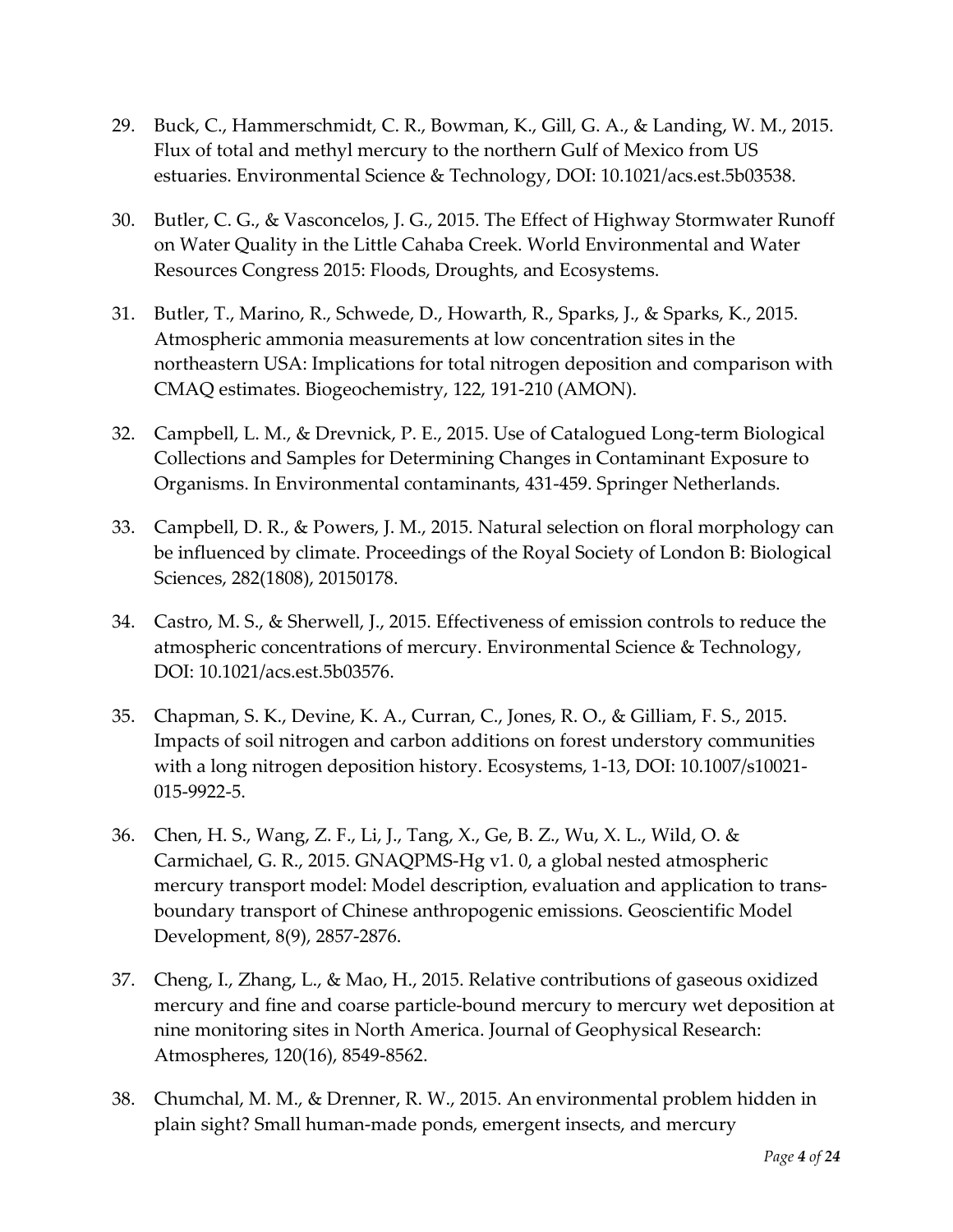contamination of biota in the Great Plains. Environmental Toxicology and Chemistry, 34(6), 1197-1205.

- 39. Clay, N. A., Donoso, D. A., & Kaspari, M., 2015. Urine as an important source of sodium increases decomposition in an inland but not coastal tropical forest. Oecologia, 177, 571-579.
- 40. Cleavitt, N. L., Hinds, J. W., Poirot, R. L., Geiser, L. H., Dibble, A. C., Leon, B., ... & Pardo, L. H., 2015. Epiphytic macrolichen communities correspond to patterns of sulfur and nitrogen deposition in the northeastern United States. The Bryologist, 118(3), 304-324.
- 41. Clingerman, J., Petty, T., & Boettner, F., 2015. Chesapeake Bay Watershed Brook Trout Habitat and Climate Change Vulnerability Assessment.
- 42. Clow, D. W., Roop, H. A., Nanus, L., Fenn, M. E., & Sexstone, G. A., 2015. Spatial patterns of atmospheric deposition of nitrogen and sulfur using ion-exchange resin collectors in Rocky Mountain National Park, USA. Atmospheric Environment, 101, 149-157.
- 43. Coble, A. A., 2015. Biogeochemical cycling in Lake Superior tributaries: seasonality, quantity and quality of export. Doctoral Dissertation, Michigan Technological University.
- 44. Coburn, S., Dix, B., Edgerton, E., Holmes, C. D., Kinnison, D., Liang, Q., Schure, A. T., Wang, S., & Volkamer, R., 2015. Mercury oxidation from bromine chemistry in the free troposphere over the southeastern US. Atmospheric Chemistry and Physics Discussions, 15(20), 28317-28360.
- 45. Coleman Wasik, J. K., Engstrom, D. R., Mitchell, C. P. J., Swain, E. B., Monson, B. A., Balogh, S. J., Jeremiason, J. D., Branfireun, B. A., Kolka, R. K. & Almendinger, J. E., 2015. The effects of hydrologic fluctuation and sulfate regeneration on mercury cycling in an experimental peatland. Journal of Geophysical Research: Biogeosciences, 120(9), 1697-1715.
- 46. Coms, F. D., Fuller, T. J. & Schaffer, C. P., 2015. A mechanistic study of perfluorosulfonic acid membrane water permeance degradation in Air. ECS Transactions, 69(17), 189-204.
- 47. Crawford, K., & Lee, T., 2015. Using Nitrate, Chloride, Sodium, and Sulfate to Calculate Groundwater Age. 14TH Sinkhole Conference, NCKRI Symposium #5.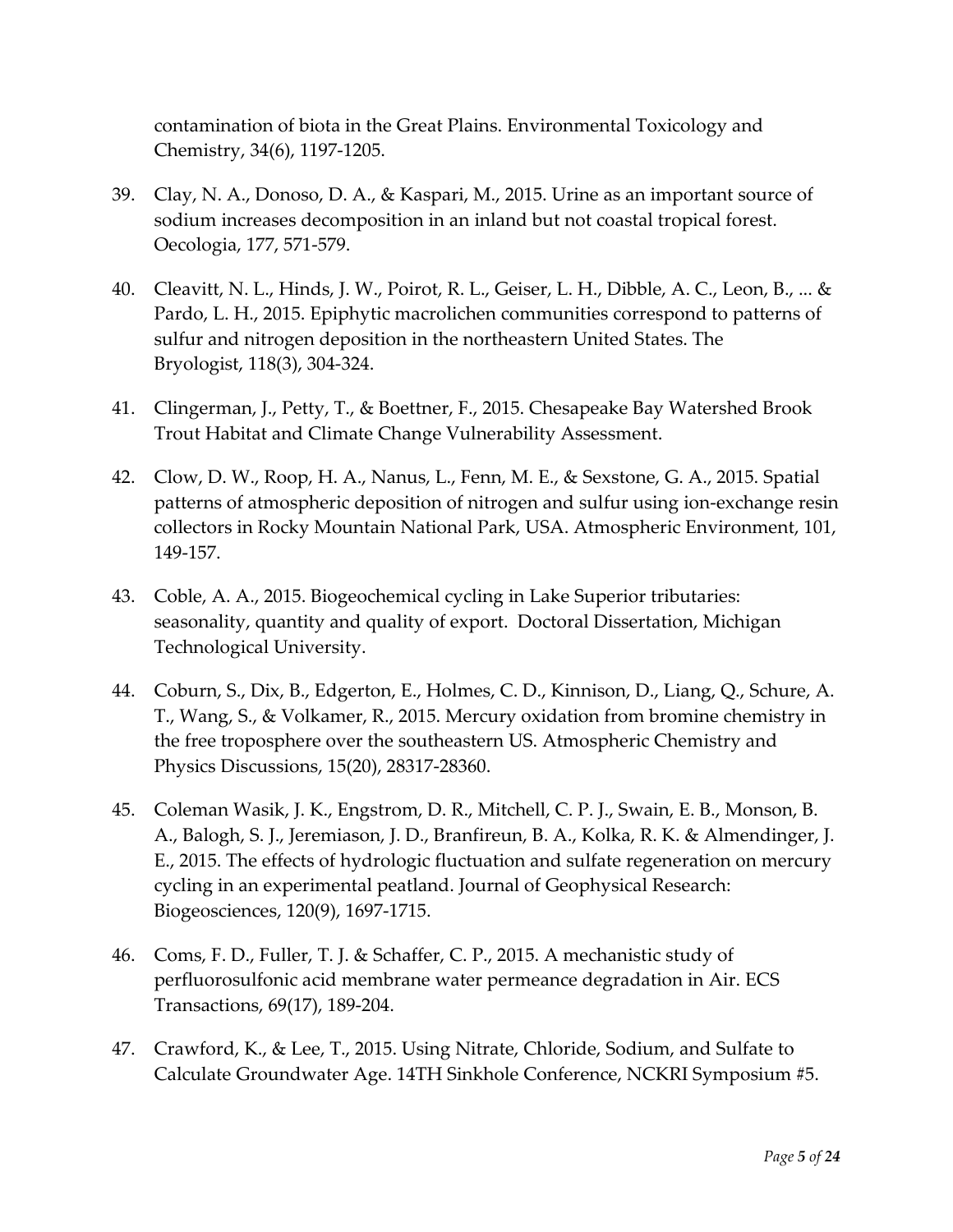- 48. Cross, F. A., Evans, D. W. & Barber, R. T., 2015. Decadal declines of mercury in adult bluefish (1972–2011) from the Mid-Atlantic Coast of the USA. Environmental Science & Technology, 49(15), 9064-9072.
- 49. Cusack, D. F., Lee, J. K., McCleery, T. L. & LeCroy, C. S., 2015. Exotic grasses and nitrate enrichment alter soil carbon cycling along an urban–rural tropical forest gradient. Global Change Biology, 21(12), 4481-4496.
- 50. Daggett, C. T., Saros, J. E., Lafrancois, B. M., Simon, K. S., & Amirbahman, A., 2015. Effects of increased concentrations of inorganic nitrogen and dissolved organic matter on phytoplankton in boreal lakes with differing nutrient limitation patterns. Aquatic Sciences, 77(3), 511-521.
- 51. D'Amore, F., Bencardino, M., Cinnirella, S., Sprovieri, F. & Pirrone, N., 2015. Data quality through a web-based QA/QC system: Implementation for atmospheric mercury data from the global mercury observation system. Environmental Science: Processes & Impacts, 17(8), 1482-1491.
- 52. Dastoor, A., Ryzhkov, A., Durnford, D., Lehnherr, I., Steffen, A., & Morrison, H., 2015. Atmospheric mercury in the Canadian Arctic part II: Insight from modeling. Science of The Total Environment, 509–510, 16–27.
- 53. David, M. B., Mitchell, C. A., Gentry, L. E., & Salemme, R. K., 2015. Chloride sources and losses in two tile-drained agricultural watersheds. Journal of Environmental Quality, DOI:10.2134/jeq2015.06.0302.
- 54. Delavau, C., Chun, K. P., Stadnyk, T., Birks, S. J., & Welker, J. M., 2015. North American precipitation isotope (δ18O) zones revealed in time series modeling across Canada and northern United States. Water Resources Research, 51(2), 1284- 1299.
- 55. Ellis, B. K., Craft, J. A., & Stanford, J. A., 2015. Long-term atmospheric deposition of nitrogen, phosphorus and sulfate in a large oligotrophic lake. Peer J 3:e841, DOI 10.7717/peerj.841.
- 56. Engel, B. J., Schaberg, P. G., Hawley, G. J., Rayback, S. A., Pontius, J., Kosiba, A. M. & Miller, E. K., 2016. Assessing relationships between red spruce radial growth and pollution critical load exceedance values. Forest Ecology and Management, 359, 83-91.
- 57. Ervens, B., 2015. Modeling the processing of aerosol and trace gases in clouds and fogs. Chemical Reviews, 115, 4157-4198, DOI: 10.1021/cr5005887.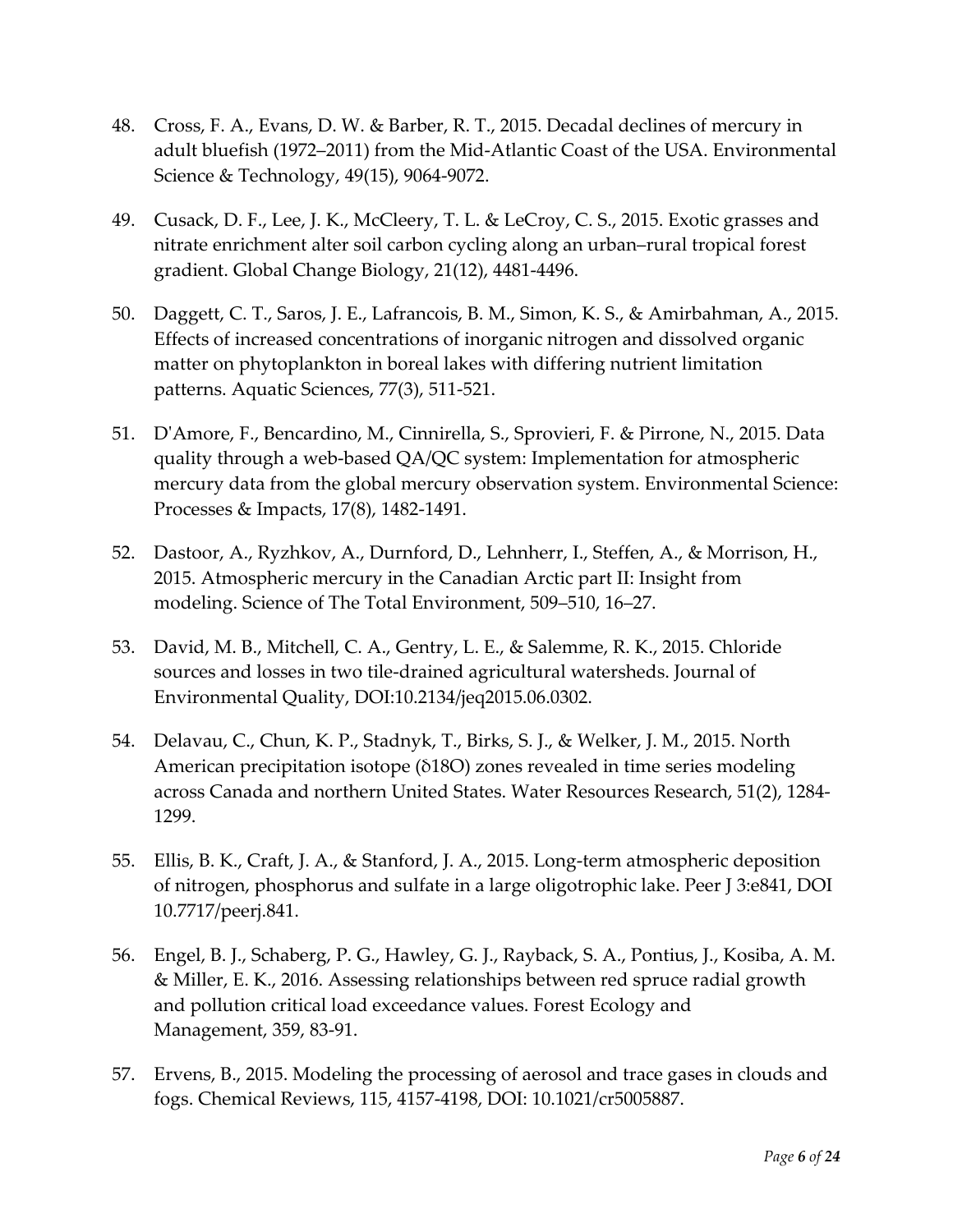- 58. Etheridge, J. R., Birgand, F., & Burchell, M. R., 2015. Quantifying nutrient and suspended solids fluxes in a constructed tidal marsh following rainfall: The value of capturing the rapid changes in flow and concentrations. Ecological Engineering, 78, 41-52.
- 59. Feng, G., Tewolde, H., Ma, L., Adeli, A., Sistani, K. R., & Jenkins, J. N., 2015. Simulating the fate of fall-and spring-applied poultry litter nitrogen in corn production. Soil Science Society of America Journal, 79(6), 1804-1814.
- 60. Fernandez, I. J., Allen, E., Amar, P., Boyd, J., Boyer, E. W., Burns, D., & Chestnut, M. L., 2015. Preliminary Individual Comments, Clean Air Scientific Advisory Committee, Secondary NAAQS Review Panel for Oxides of Nitrogen and Sulfur, December 1, 2015.
- 61. Filippelli, G. M., Risch, M., Laidlaw, M. A., Nichols, D. E., & Crewe, J., 2015. Geochemical legacies and the future health of cities: A tale of two neurotoxins in urban soils. Elementa: Science of the Anthropocene, 3(1), 000059, DOI: 10.12952/journal.elementa.000059.
- 62. Fisher, J. R., Dvorak, B. I., & Admiraal, D. M., 2015. Pollutant load estimates using regression models with in-stream measurements. Journal of Environmental Engineering, 0401508-1 -10, DOI: 10.1061/(ASCE)EE.1943-7870.0001049.
- 63. Fisichelli, N. A., Stefanski, A., Frelich, L. E., & Reich, P. B., 2015. Temperature and leaf nitrogen affect performance of plant species at range overlap. Ecosphere, 6(10), art186.
- 64. Flechard, C. R., Galy-Lacaux, C., Xu, W., Neuman, J. A., Tang, Y. S., Sutton, M. A., ... & Coheur, P. F. Towards validation of ammonia (NH3) measurements from The IASI Satellite. Master's thesis.
- 65. Flotemersch, J. E., Leibowitz, S. G., Hill, R. A., Stoddard, J. L., Thoms, M. C., & Tharme, R. E., 2015. A watershed integrity definition and assessment approach to support strategic management of watersheds. River Research and Applications, DOI: 10.1002/rra.2978.
- 66. Fostier, A. H., Melendez-Perez, J. J., & Richter, L., 2015. Litter mercury deposition in the Amazonian rainforest. Environmental Pollution, 206, 605-610.
- 67. Fuller, M. E., Schaefer, C. E., Andaya, C., & Fallis, S., 2015. Production of particulate Composition B during simulated weathering of larger detonation residues. Journal of Hazardous Materials, 283, 1-6.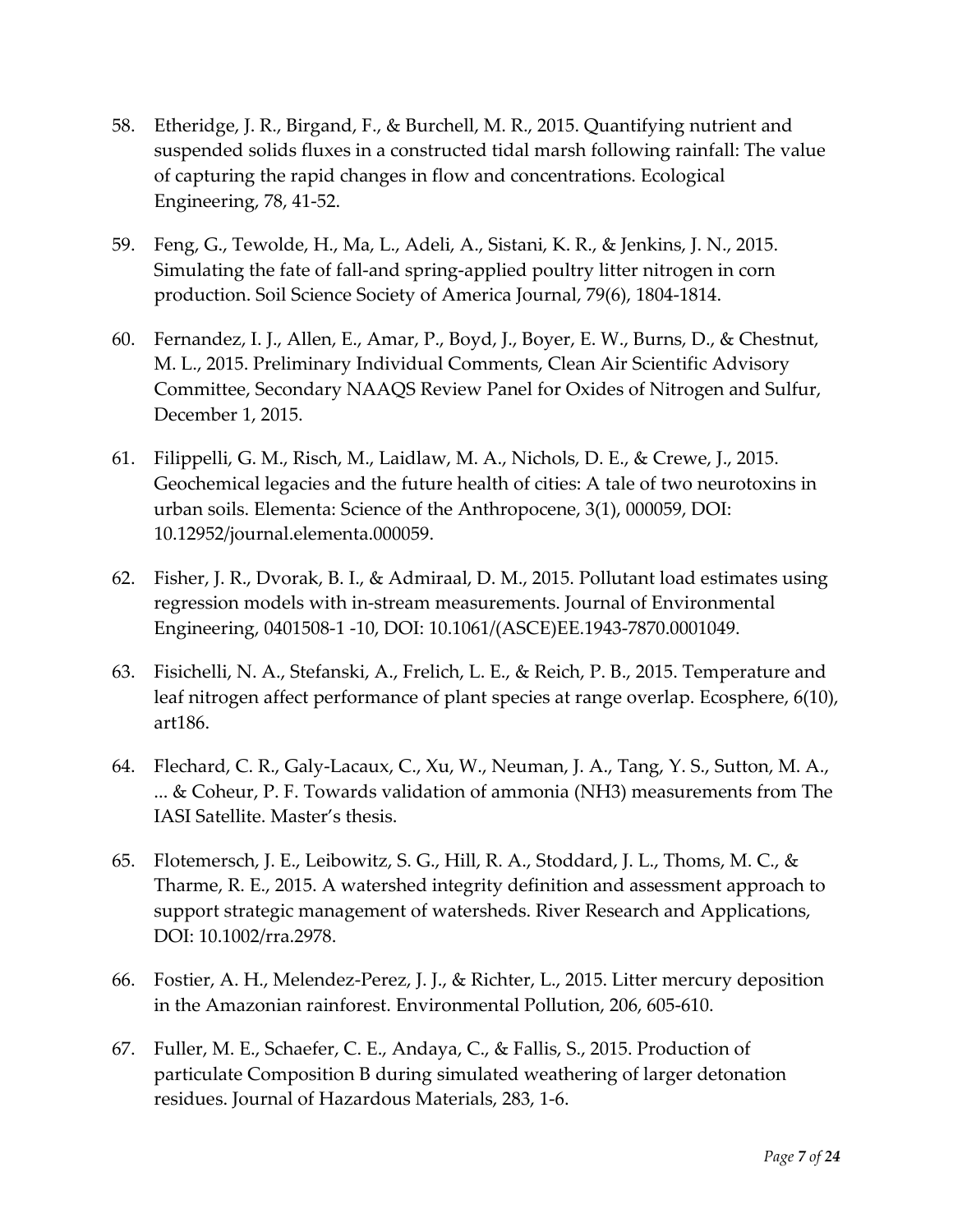- 68. Fuss, C. B., Driscoll, C. T., & Campbell, J. L., 2015. Recovery from chronic and snowmelt acidification: Long-term trends in stream and soil water chemistry at the Hubbard Brook Experimental Forest, New Hampshire, USA. Journal of Geophysical Research: Biogeosciences.
- 69. Gamby, R. L., Hammerschmidt, C. R., Costello, D. M., Lamborg, C. H. & Runkle, J. R., 2015. Deforestation and cultivation mobilize mercury from topsoil. Science of The Total Environment, 532, 467-473.
- 70. Gann, G. L., Powell, C. H., Chumchal, M. M., & Drenner, R. W., 2015. Hgcontaminated terrestrial spiders pose a potential risk to songbirds at Caddo Lake (Texas/Louisiana, USA). Environmental Toxicology and Chemistry, 34(2), 303–306.
- 71. Ganzlin, P., 2015. Decadal scale responses of soil and ecosystem processes to forest restoration in Rocky Mountain conifer forests. Master's thesis, University of Montana-Missoula.
- 72. Gibson, Justin P., 2015. Estimation of deep drainage differences between till and no-till irrigated agriculture. Dissertations & Theses in Earth and Atmospheric Sciences. Paper 73. [http://digitalcommons.unl.edu/geoscidiss/73.](http://digitalcommons.unl.edu/geoscidiss/73)
- 73. Griffith, K. T., Ponette-González, A. G., Curran, L. M., & Weathers, K. C., 2015. Assessing the influence of topography and canopy structure on Douglas fir throughfall with LiDAR and empirical data in the Santa Cruz mountains, USA. Environmental Monitoring and Assessment, 187(5), 1-13.
- 74. Groh, T. A., Gentry, L. E., & David, M. B., 2015. Nitrogen removal and greenhouse gas emissions from constructed wetlands receiving tile drainage water. Journal of Environmental Quality, 44(3), 1001-1010.
- 75. Gu, B., & Howard, N., 2015. Non-ECP Annual Permit Compliance Monitoring Report for Mercury in Downstream Receiving Waters of the Everglades Protection Area. Appendix 3-2, Attachment G in 2015 South Florida Environmental Report Vol III. South Florida Water Management District, West Palm Beach, FL. [http://my.sfwmd.gov/portal/page/portal/pg\\_grp\\_sfwmd\\_sfer/portlet\\_prevreport/2](https://urldefense.proofpoint.com/v2/url?u=http-3A__my.sfwmd.gov_portal_page_portal_pg-5Fgrp-5Fsfwmd-5Fsfer_portlet-5Fprevreport_2014-5Fsfer_v3_appendices_v3-5Fapp3-2D2.pdf&d=BQMFAg&c=8hUWFZcy2Z-Za5rBPlktOQ&r=KPwLQAYRdkPLsrFH5W1UNYX37lRoNPyk4-F46hpB_ao&m=ilPaIP3fUVUbsKN4raABF5-NDLT7mmQz-tOuW6842yM&s=hkW0oKXHe01cnvZeWk0TJqHqcOhMSgL4a2eaqxCQj6Y&e=) [014\\_sfer/v3/appendices/v3\\_app3-2.pdf](https://urldefense.proofpoint.com/v2/url?u=http-3A__my.sfwmd.gov_portal_page_portal_pg-5Fgrp-5Fsfwmd-5Fsfer_portlet-5Fprevreport_2014-5Fsfer_v3_appendices_v3-5Fapp3-2D2.pdf&d=BQMFAg&c=8hUWFZcy2Z-Za5rBPlktOQ&r=KPwLQAYRdkPLsrFH5W1UNYX37lRoNPyk4-F46hpB_ao&m=ilPaIP3fUVUbsKN4raABF5-NDLT7mmQz-tOuW6842yM&s=hkW0oKXHe01cnvZeWk0TJqHqcOhMSgL4a2eaqxCQj6Y&e=)
- 76. Gu, C., Crane II, J., Hornberger, G., & Carrico, A., 2015. The effects of household management practices on the global warming potential of urban lawns. Journal of Environmental Management, 151, 233-242.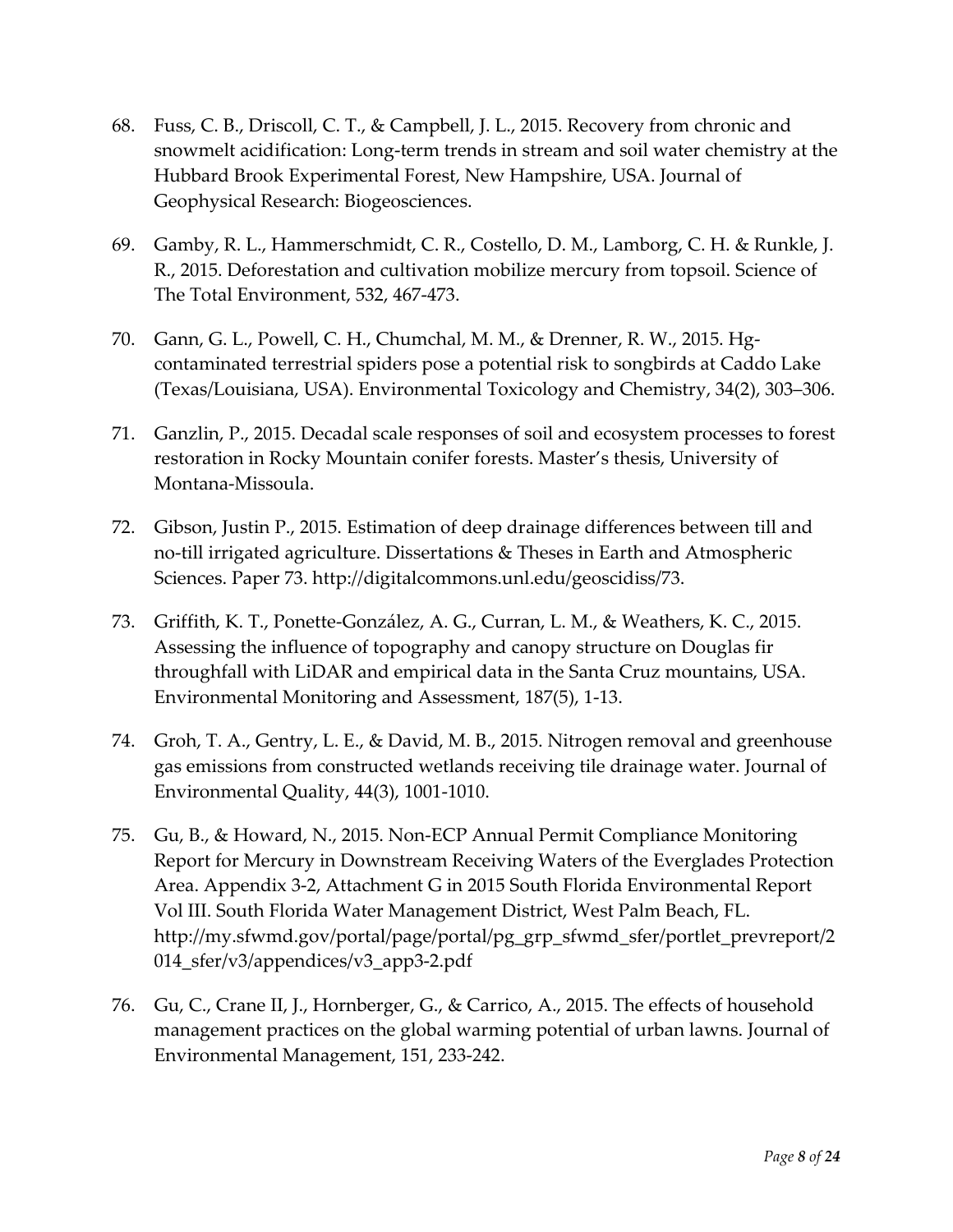- 77. Gustin, M. S., Amos, H. M., Huang, J., Miller, M. B. & Heidecorn, K., 2015. Measuring and modeling mercury in the atmosphere: A critical review. Atmospheric Chemistry and Physics, 15(10), 5697-5713.
- 78. Hagedorn, B., & Whittier, R. B., 2015. Solute sources and water mixing in a flashy mountainous stream (Pahsimeroi River, US Rocky Mountains): Implications on chemical weathering rate and groundwater–surface water interaction. Chemical Geology, 391, 123-137.
- 79. Hamilton, S. K., 2015. Water Quality and Movement in Agricultural Landscapes. The Ecology of Agricultural Landscapes: Long-Term Research on the Path to Sustainability (Chapter 11), 275.
- 80. Hansen, K., Pryor, S. C., Bøgh, E., Hornsby, K. E., Jensen, B., & Sørensen, L. L., 2015. Background concentrations and fluxes of atmospheric ammonia over a deciduous forest. Agricultural and Forest Meteorology, 214, 380-392.
- 81. Harrison, S. P., Gornish, E. S., & Copeland, S., 2015. Climate-driven diversity loss in a grassland community. Proceedings of the National Academy of Sciences, 112(28), 8672-8677.
- 82. Haupt, G., Lauzon, D., & Hall, B., 2015. Sulfur fertilization: Improving alfalfa yield and quality. Crops and Soils, 48(4), 26-30.
- 83. Haynes, K. M., & Mitchell, C. P., 2015. Precipitation input and antecedent soil moisture effects on mercury mobility in soil—laboratory experiments with an enriched stable isotope tracer. Hydrological Processes, 29, 4161-4174, DOI: 10.1002/hyp.10442.
- 84. Herndon, E. M., Jin, L., Andrews, D. M., Eissenstat, D. M., & Brantley, S. L., 2015. Importance of vegetation for manganese cycling in temperate forested watersheds. Global Biogeochemical Cycles, 29(2), 160-174.
- 85. Herndon, E. M., Dere, A. L., Sullivan, P. L., Norris, D., Reynolds, B., & Brantley, S. L., 2015. Landscape heterogeneity drives contrasting concentration–discharge relationships in shale headwater catchments. Hydrology and Earth Science Systems, 19, 3333.
- 86. Herod, M. N., Suchy, M., Cornett, R. J., Kieser, W. E., Clark, I. D., & Graham, G., 2015. The atmospheric transport of iodine-129 from Fukushima to British Columbia, Canada, and its deposition and transport into groundwater. Water Resources Research.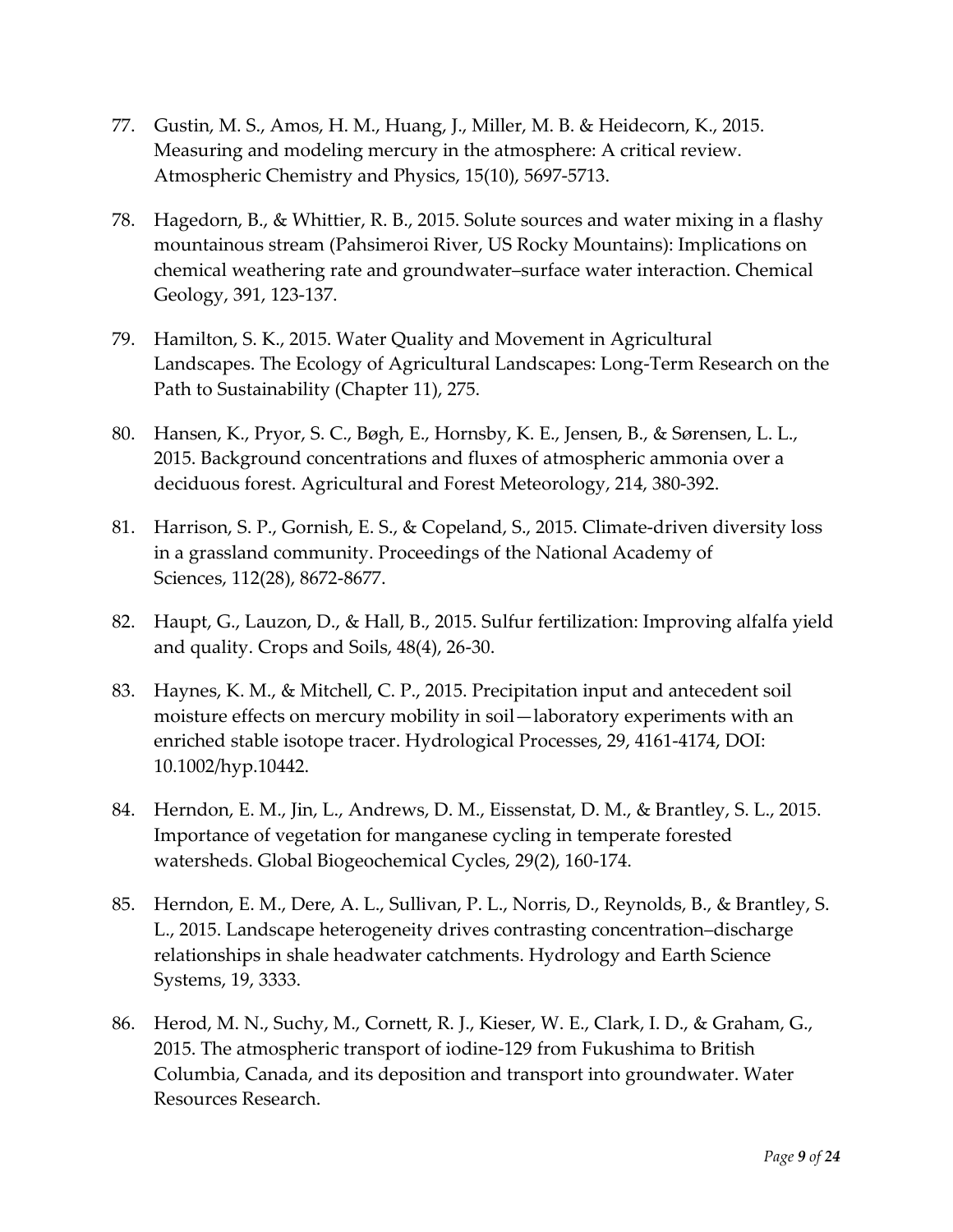- 87. Homann, P. S., Darbyshire, R. L., Bormann, B. T., & Morrissette, B. A., 2015. Forest structure affects soil mercury losses in the presence and absence of wildfire. Environmental Science & Technology, 49, 12714−12722, DOI: 10.1021/acs.est.5b03355.
- 88. Huang, J. & Gustin, M. S., 2015. Uncertainties of gaseous oxidized mercury measurements using KCl-coated denuders, cation-exchange membranes, and nylon membranes: Humidity influences. Environmental Science & Technology, 49(10), 6102-6108.
- 89. Huang, J., Kang, S., Zhang, Q., Guo, J., Sillanpää, M., Wang, Y., ... & Tripathee, L., 2015. Characterizations of wet mercury deposition on a remote high-elevation site in the southeastern Tibetan Plateau. Environmental Pollution, 206, 518-526.
- 90. Huntington, T. G., Lewis, A., Amirbahman, A., Marvin-DiPasquale, M., & Culbertson, C. W., 2015. Assessment of the use of sorbent amendments for reduction of mercury methylation in wetland sediment at Acadia National Park, Maine: U.S. Geological Survey Scientific Investigations Report 2014–5234, 30 p., http://dx.doi.org/10.3133/ sir20145234.
- 91. Hwang, H. H., Panno, S. V., & Hackley, K. C., 2015. Sources and changes in groundwater quality with increasing urbanization, northeastern Illinois. Environmental & Engineering Geoscience, 21(2), 75-90.
- 92. Inamdar, S., Dhillon, G., Singh, S., Parr, T., & Qin, Z., 2015. Particulate nitrogen exports in stream runoff exceed dissolved nitrogen forms during large tropical storms in a temperate, headwater, forested watershed. Journal of Geophysical Research: Biogeosciences, 120(8), 1548-1566.
- 93. International Joint Commission, 2015. Atmospheric Deposition of Mercury in the Great Lakes Basin. www.ijc.org.
- 94. Irick, D. L., Gu, B., Li, Y. C., Inglett, P. W., Frederick, P. C., Ross, M. S., ... & Ewe, S. M., 2015. Wading bird guano enrichment of soil nutrients in tree islands of the Florida Everglades. Science of The Total Environment, 532, 40-47.
- 95. Jain, T. B., & Graham, R. T., 2015. Decrease in sapling nutrient concentrations for six northern Rocky Mountain coniferous species. Forest Science, 61(3), 570-578.
- 96. Kennedy, C. D., Buda, A. R., Kleinman, P. J., & DeMoranville, C. J., 2015. Chemical and isotopic tracers illustrate pathways of nitrogen loss in cranberry floodwaters. Journal of Environmental Quality, 44(4), 1326-1332.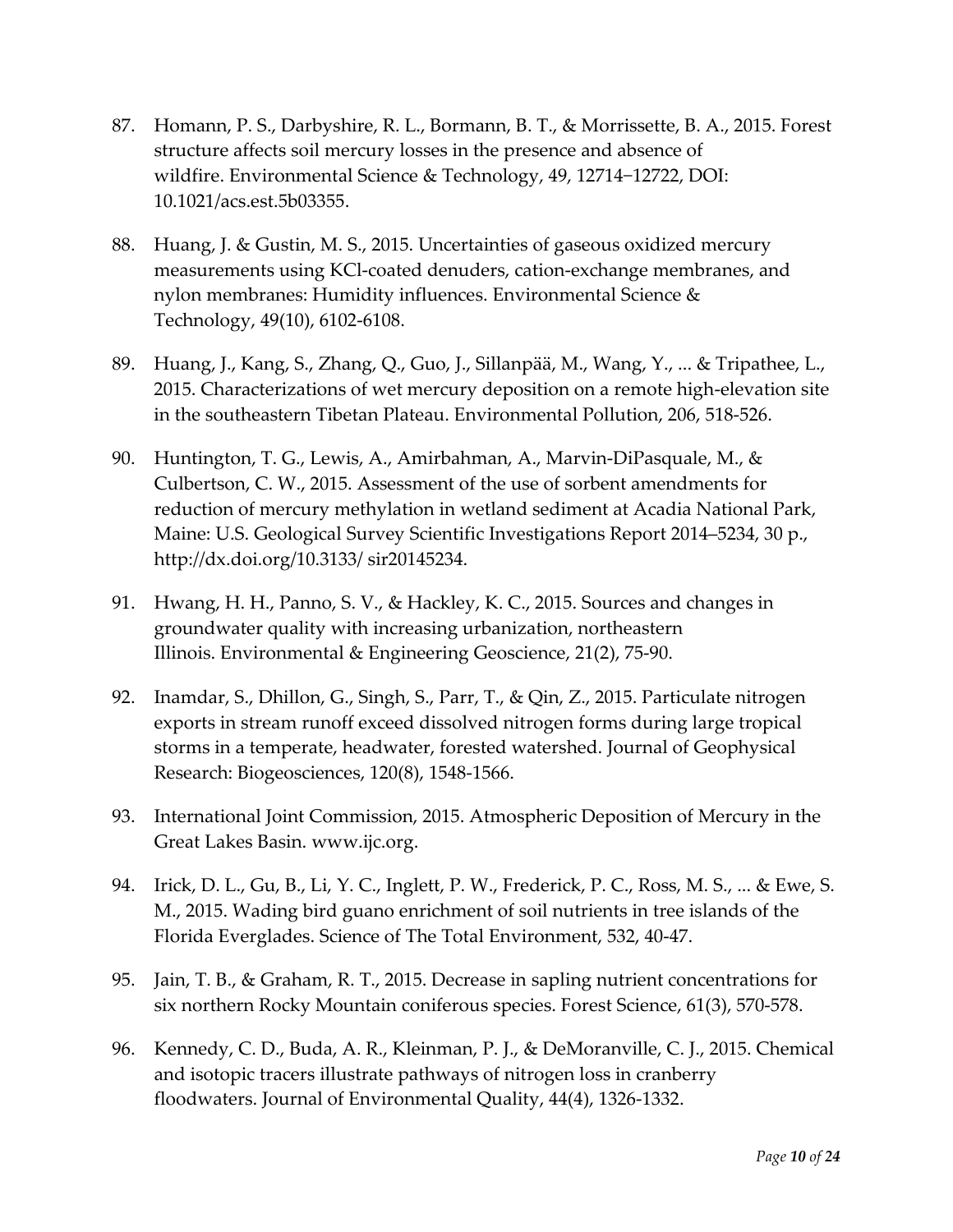- 97. Kennedy, C. D., Kleinman, P. J., & DeMoranville, C. J., 2015. Spatial scale and field management affect patterns of phosphorus loss in cranberry floodwaters. Journal of Environmental Quality, DOI:10.2134/jeq2014.11.0485.
- 98. Kentisbeer, J., Leeson, S. R., Clark, T., Malcolm, H. M. & Cape, J. N., 2015. Influences on and patterns in total gaseous mercury (TGM) at Harwell, England. Environmental Science: Processes & Impacts, 17(3), 586-595.
- 99. Ketterings, Q., Godwin, G., Gami, S., Dietzel, K., Cherney, J. & Czymmek, K., 2012. Sulfur for alfalfa in New York State. WCU, 22(2), 12-16.
- 100. Kim, S. 2015. Particulate matter and ozone: Remote sensing and source attribution. Doctoral dissertation, Harvard University, Graduate School of Arts & Sciences.
- 101. Kim, P. S., Jacob, D. J., Fisher, J. A., Travis, K., Yu, K., Zhu, L., ... & Perring, A. E., 2015. Sources, seasonality, and trends of southeast US aerosol: An integrated analysis of surface, aircraft, and satellite observations with the GEOS-Chem chemical transport model. Atmospheric Chemistry and Physics, 15(18), 10411- 10433.
- 102. Kim, B. J., Richter, L. V., Hatter, N., Tung, C. K., Ahner, B. A., & Wu, M., 2015. An array microhabitat system for high throughput studies of microalgal growth under controlled nutrient gradients. Lab on a Chip, 15(18), 3687-3694.
- 103. Kinsman-Costello, L. E., O'Brien, J. M., & Hamilton, S. K., 2015. Natural stressors in uncontaminated sediments of shallow freshwaters: The prevalence of sulfide, ammonia, and reduced iron. Environmental Toxicology and Chemistry, 34, 467- 479, DOI: 10.1002/etc.2801.
- 104. Kleinman, P. J., Church, C., Saporito, L. S., McGrath, J. M., Reiter, M. S., Allen, A. L., ... & Joern, B. C., 2015. Phosphorus leaching from agricultural soils of the Delmarva Peninsula, USA. Journal of Environmental Quality, 44(2), 524-534.
- 105. Knierim, K. J., Hays, P. D., & Bowman, D., 2015. Quantifying the variability in Escherichia coli (E. coli) throughout storm events at a karst spring in northwestern Arkansas, United States. Environmental Earth Sciences, 74, 4607-4623.
- 106. Knote, C., Hodzic, A., & Jimenez, J. L., 2014. The effect of dry and wet deposition of condensable vapors on secondary organic aerosols concentrations over the continental US. Atmospheric Chemistry & Physics Discussions, 14, 13731-13767.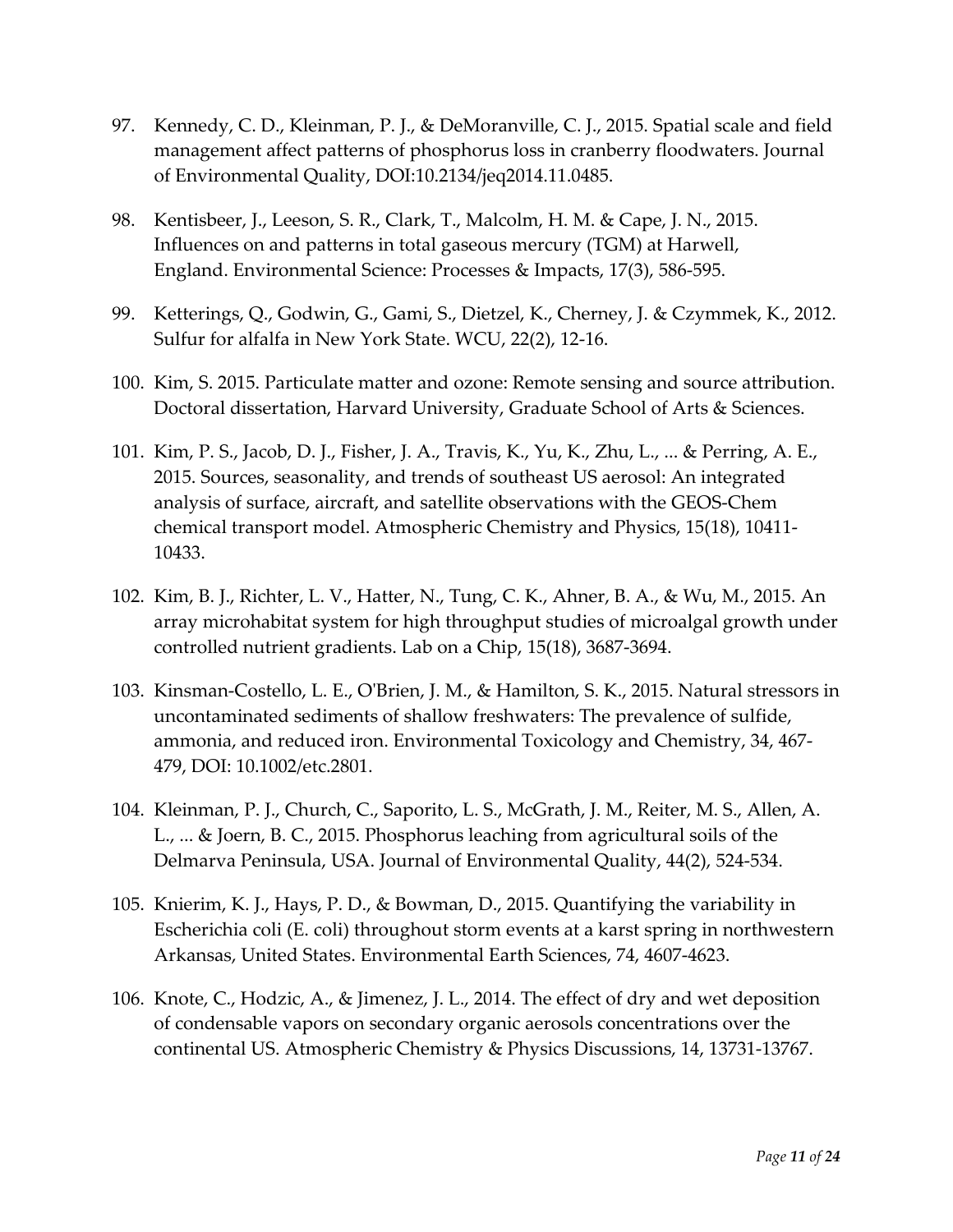- 107. Knoepp, J. D., Taylor, R. S., Boring, L. R., & Miniat, C. F., 2015. Influence of forest disturbance on stable nitrogen isotope ratios in soil and vegetation profiles. Soil Science Society of America Journal, 79(5), 1470-1481.
- 108. Knowles, J. F., Harpold, A. A., Cowie, R., Zeliff, M., Barnard, H. R., Burns, S. P., ... & Williams, M. W., 2015. The relative contributions of alpine and subalpine ecosystems to the water balance of a mountainous, headwater catchment. Hydrological Processes, 29, 4794-4808, DOI: 10.1002/hyp.10526.
- 109. Kronholm, S .C., 2015. Hydrologic flowpath and other natural and anthropogenic factors controlling nitrogen movement from the landscape to streams. Doctoral dissertation, University of Minnesota.
- 110. Kuhne, W., 2015. Update to Agency for Toxic Substances and Disease Registry 2011 Report on Assessment of Biota Exposure to Mercury Originating from Savannah River Site (No. SRNL-STI-2015-00393). SRS.
- 111. Kuschner, M. A., 2015. A model of carrying capacity and ecosystem impacts in a large-scale, bivalve-dominated agro-ecosystem: hard clam aquaculture in Cherrystone Inlet, VA. Master's thesis, The College of William and Mary.
- 112. Lan, X., Talbot, R., Laine, P., Torres, A., Lefer, B. & Flynn, J., 2015. Atmospheric mercury in the Barnett Shale Area, Texas: Implications for emissions from oil and gas processing. Environmental Science & Technology, 49(17), 10692-10700.
- 113. Landa, E. R., & Shanley, J. B., 2015. Ahead of his time: Jacob Lipman's 1930 estimate of atmospheric sulfur deposition for the conterminous United States. Soil Science, 180(3), 87-89.
- 114. Langman, J. B., Blowes, D. W., Sinclair, S. A., Krentz, A., Amos, R. T., Smith, L. J., ... & Smith, L., 2015. Early evolution of weathering and sulfide depletion of a lowsulfur, granitic, waste rock in an Arctic climate: A laboratory and field site comparison. Journal of Geochemical Exploration, 156, 61-71.
- 115. Lawrence, G., Hazlett, P. W., Fernandez, I. J., Ouimet, R., Bailey, S. W., Shortle, W. C., ... & Antidormi, M. R., 2015. Declining acidic deposition begins reversal of forest-soil acidification in the northeastern US and eastern Canada. Environmental Science & Technology, 49, 13103-13111.
- 116. Lee, H.-M., Paulot, F., Henze, D. K., Travis, K., Jacob, D. J., Pardo, L. H., & Schichtel, B. A., 2015. Sources of nitrogen deposition in Federal Class I areas in the US. Atmospheric Chemistry & Physics Discussions, 15(17), 23089-23130.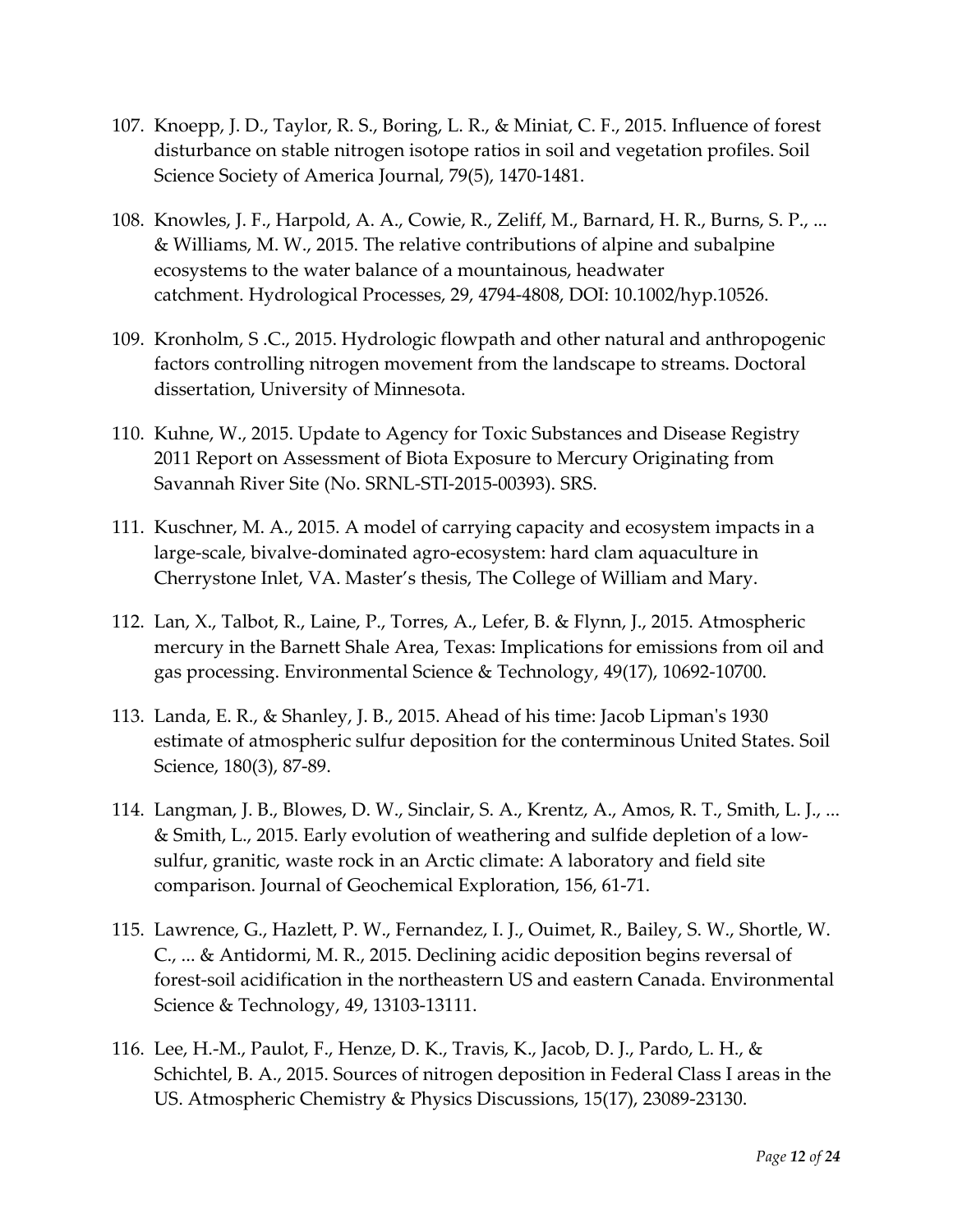- 117. Liu, G., Cai, Y., Tachiev, G., & Lagos, L., 2015. Mercury mass budget estimates and cycling in the Florida Everglades. Microbiology of the Everglades Ecosystem, 68- 88.
- 118. Long, R. P., Bailey, S. W., Horsley, S. B., Hall, T. J., Swistock, B. R., & DeWalle, D. R., 2015. Long-term effects of forest liming on soil, soil leachate, and foliage chemistry in northern Pennsylvania. Soil Science Society of America Journal, 79(4), 1223-1236.
- 119. Long, J. W., Quinn-Davidson, L. N., & Skinner, C. N., eds., 2014. Science synthesis to support socioecological resilience in the Sierra Nevada and southern Cascade Range. Gen. Tech. Rep. PSW-GTR-247. Albany, CA: U.S. Department of Agriculture, Forest Service, Pacific Southwest Research Station. 712, 2.
- 120. Lopez-Rodriguez, G., Sotomayor-Ramirez, D., Amador, J. A., & Schroder, E. C., 2015. Contribution of nitrogen from litter and soil mineralization to shade and sun coffee (Coffea arabica L.) agroecosystems. Tropical Ecology, 56(2), 155-167.
- 121. Ma, M., Wang, D., Du, H., Sun, T., Zhao, Z., & Wei, S., 2015. Atmospheric mercury deposition and its contribution of the regional atmospheric transport to mercury pollution at a national forest nature reserve, southwest China. Environmental Science and Pollution Research, 1-12, DOI 10.1007/s11356-015-5152-9.
- 122. Maas, B. J., 2015. Interpretation of geochemical signatures from modern carbonate springs to the rock record. Doctoral dissertation, Louisiana State University and Agriculture and Mechanical College.
- 123. Makus, D. J., 2015. Spinach leaf quality and yield is improved by supplemental gypsum application in two soil types in semi-arid South Texas. Subtropical Plant Science, 65, 24-30.
- 124. Menger, A., 2015. Response of streamflow and stream chemistry to pine beetle induced tree mortality across northern Colorado. Master's thesis, Colorado State University.
- 125. Michael, R., Stuart, A. L., Trotz, M. A., & Akiwumi, F., 2016. Source apportionment of wet-deposited atmospheric mercury in Tampa, Florida. Atmospheric Research, 170, 168-175.
- 126. Midgley, M. G., Brzostek, E., & Phillips, R. P., 2015. Decay rates of leaf litters from arbuscular mycorrhizal trees are more sensitive to soil effects than litters from ectomycorrhizal trees. Journal of Ecology, 103(6), 1454-1463.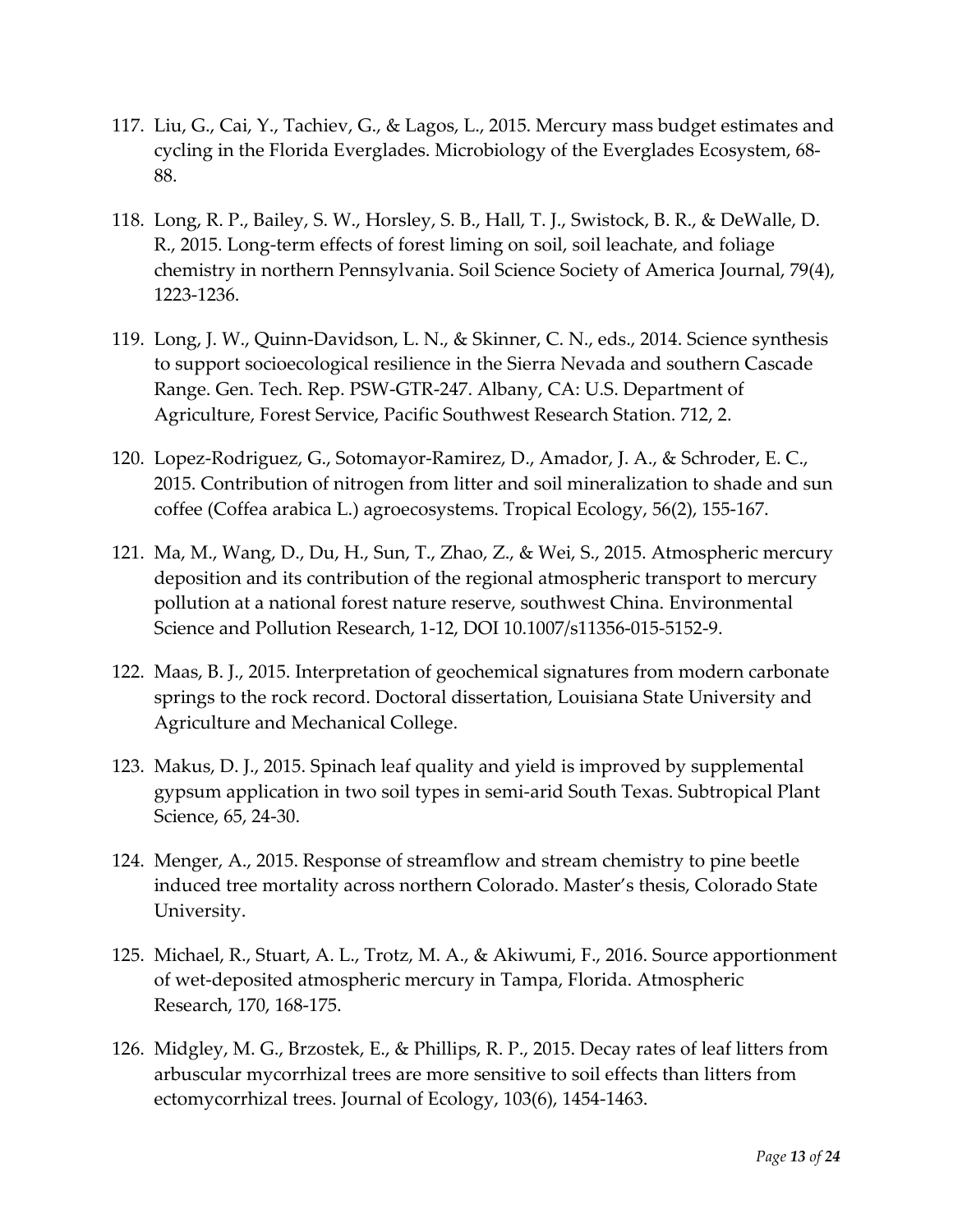- 127. Millar, N., & Robertson, G. P., 2015. Nitrogen transfers and transformations in row-crop ecosystems. The Ecology of Agricultural Landscapes: Long-Term Research on the Path to Sustainability, 213.
- 128. Miller, S. A., Gordon, S. N., Eldred, P., Beloin, R. M., Wilcox, S., Raggon, M., Andersen, H., & Muldoon, A., 2014. Northwest Forest Plan–the first 20 years (1994- 2013): Watershed condition status and trend. Gen. Tech. Rep. PNW-GTR-XXX. Portland, OR: U.S. Department of Agriculture, Forest Service, Pacific Northwest Research Station. 90 p.
- 129. Mitra, G. N., 2015. Chloride (Cl−) Uptake. In Regulation of nutrient uptake by plants, 167-173. Springer India.
- 130. Mohan, S. M., 2015. An overview of particulate dry deposition: Measuring methods, deposition velocity and controlling factors. International Journal of Environmental Science and Technology, 1-16, DOI 10.1007/s13762-015-0898-7.
- 131. Morris, K., Mast, A., Clow, D., Wetherbee, G., Baron, J., Taipale, C., Blett, T., Gay, D., & Bowker, D., 2015. 2013 monitoring and tracking wet nitrogen deposition at Rocky Mountain National Park: June 2015. Natural Resource Report NPS/NRSS/ARD/NRR—2015/997. National Park Service, Fort Collins, Colorado.
- 132. Mullen, R. A., 2015. Risk mitigation of pipeline assets through improved corrosion modeling. Doctoral dissertation, Massachusetts Institute of Technology.
- 133. Ngan, F., Cohen, M., Luke, W., Ren, X., & Draxler, R., 2015. Meteorological modeling using the WRF-ARW Model for Grand Bay intensive studies of atmospheric mercury. Atmosphere, 6(3), 209-233.
- 134. Nguyen, T. B., Crounse, J. D., Teng, A. P., Clair, J. M. S., Paulot, F., Wolfe, G. M., & Wennberg, P. O., 2015. Rapid deposition of oxidized biogenic compounds to a temperate forest. Proceedings of the National Academy of Sciences, 112(5), E392- E401.
- 135. Ochsner, T., Fiebrich, C., & Neel, C., 2015. Estimating Groundwater Recharge Using the Oklahoma Mesonet (Interim). Oklahoma Water Resources Research Institute.
- 136. Oczkowski, A., Wigand, C., Hanson, A., Markham, E., Miller, K. M., & Johnson, R., 2015. Nitrogen retention in salt marsh systems across nutrient-enrichment, elevation, and precipitation regimes: A multiple-stressor experiment. Estuaries and Coasts, 1-14, DOI 10.1007/s12237-015-9975-x.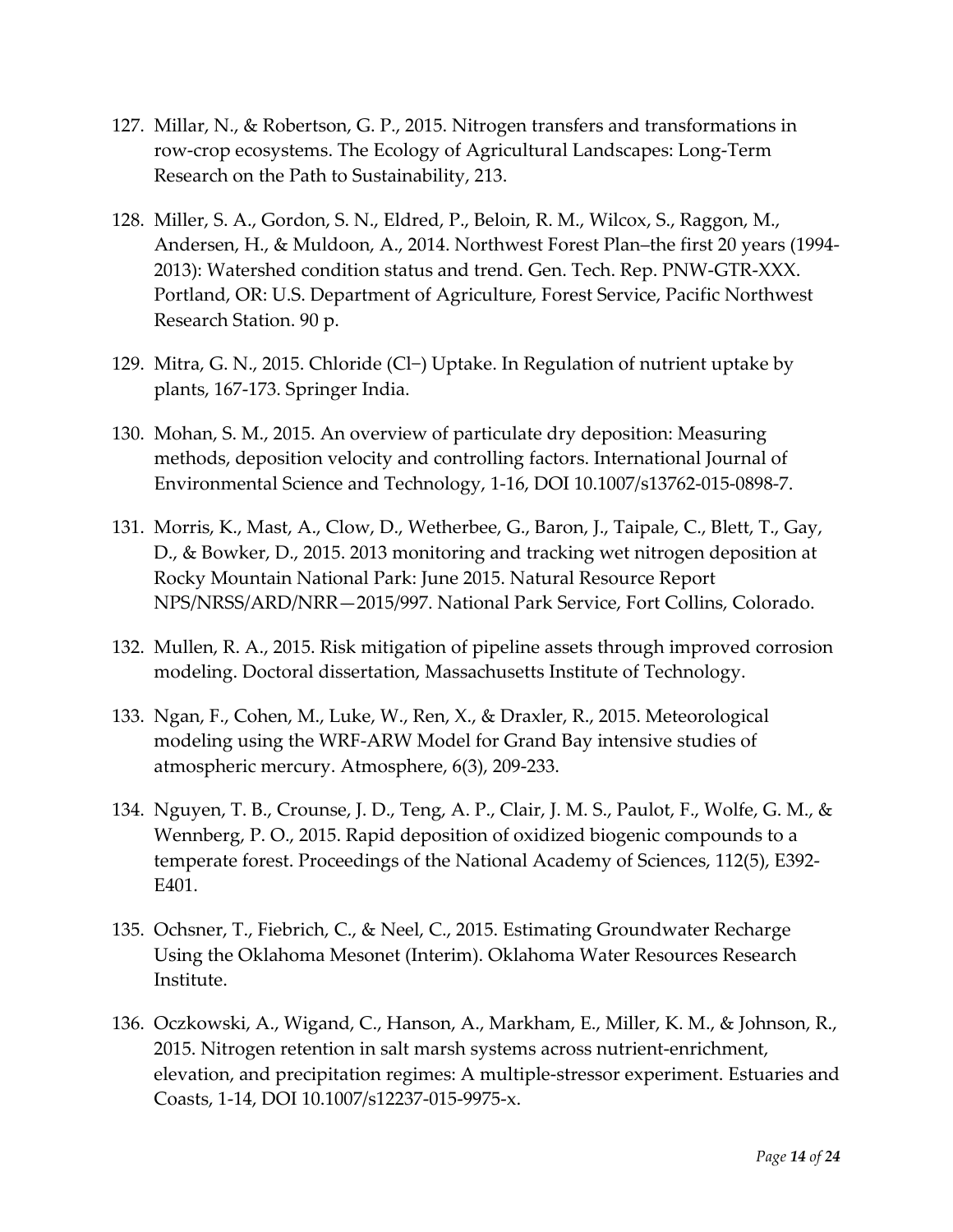- 137. Official, R., & Schuler, T. M. Draft Environmental Impact Statement 2016-2020 Fernow Experimental Forest. Tucker County, West Virginia, United States Department of Agriculture Forest Service, Northern Research Station.
- 138. Ogneva-Himmelberger, Y., Huang, L. & Xin, H., 2015. CALPUFF and CAFOs: Air Pollution Modeling and Environmental Justice Analysis in the North Carolina Hog Industry. ISPRS International Journal of Geo-Information, 4(1), 150-171.
- 139. Orem, W., Newman, S., Osborne, T. Z., & Reddy, K. R., 2015. Projecting changes in Everglades soil biogeochemistry for carbon and other key elements, to possible 2060 climate and hydrologic scenarios. Environmental Management, 55(4), 776- 798.
- 140. Osborne, B. B., Baron, J. S., & Wallenstein, M. D., 2015. Moisture and temperature controls on nitrification differ among ammonia oxidizer communities from three alpine soil habitats. Frontiers of Earth Science, 1-12, DOI 10.1007/s11707-015-0556 x.
- 141. Pearson, C., Schumer, R., Trustman, B. D., Rittger, K., Johnson, D. W., & Obrist, D., 2015. Nutrient and mercury deposition and storage in an alpine snowpack of the Sierra Nevada, USA. Biogeosciences Discussions, 12(1), 593-636.
- 142. Peleg, M., Tas, E., Obrist, D., Matveev, V., Moore, C., Gabay, M. & Luria, M., 2015. Observational evidence for involvement of nitrate radicals in nighttime oxidation of mercury. Environmental Science & Technology, 49(24), 14008-14018.
- 143. Phan, T. T., Capo, R. C., Stewart, B. W., Graney, J. R., Johnson, J. D., Sharma, S., & Toro, J., 2015. Trace metal distribution and mobility in drill cuttings and produced waters from Marcellus Shale gas extraction: Uranium, arsenic, barium. Applied Geochemistry, 60, 89-103.
- 144. Pienaar, J .J., Beukes, J. P., Van Zyl, P. G., Lehmann, C. M. B. & Aherne, J., 2015. Passive diffusion sampling devices for monitoring ambient air concentrations. Comprehensive Analytical Chemistry, 70, 13-52.
- 145. Potvin, L. R., Kane, E. S., Chimner, R. A., Kolka, R. K., & Lilleskov, E. A., 2015. Effects of water table position and plant functional group on plant community, aboveground production, and peat properties in a peatland mesocosm experiment (PEATcosm). Plant and Soil, 387(1-2), 277-294.
- 146. Prasad, R., Hochmuth, G. J., & Boote, K. J., 2015. Estimation of nitrogen pools in irrigated potato production on sandy soil using the model SUBSTOR. PloS one, 10(1), e0117891.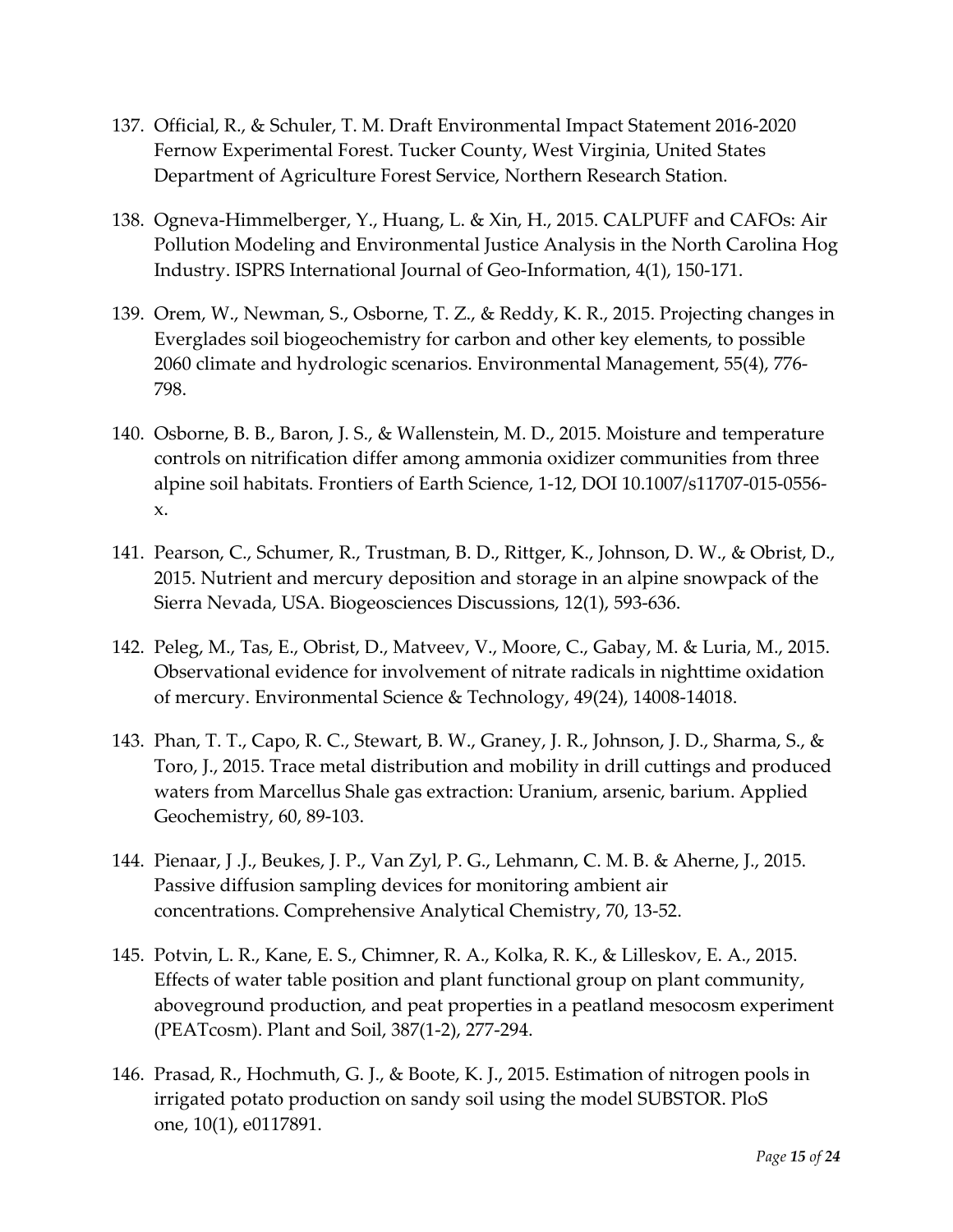- 147. Press, D., 2015. American environmental policy: The failures of compliance, abatement and mitigation. Edward Elgar Publishing.
- 148. Prenni, A .J., Day, D. E., Evanoski-Cole, A. R., Sive, B. C., Hecobian, A., Zhou, Y., Gebhart, K. A., Hand, J. L., Sullivan, A. P., Li, Y. & Schurman, M. I., 2015. Oil and gas impacts on air quality in federal lands in the Bakken region: An overview of the Bakken Air Quality Study and first results. Atmospheric Chemistry and Physics Discussions, 15(20), 28749-28792.
- 149. Puchalski, M. A., Rogers, C. M., Baumgardner, R., Mishoe, K. P., Price, G., Smith, M. J., Watkins, N., & Lehmann, C. M., 2015. A statistical comparison of active and passive ammonia measurements collected at Clean Air Status and Trends Network (CASTNET) sites. Environmental Science: Processes & Impacts 17, 358. (AMON)
- 150. Qiao, X., Tang, Y., Hu, J., Zhang, S., Li, J., Kota, S. H., ... & Ying, Q., 2015. Modeling dry and wet deposition of sulfate, nitrate, and ammonium ions in Jiuzhaigou National Nature Reserve, China using a source-oriented CMAQ model: Part I. Base case model results. Science of The Total Environment, 532, 831-839.
- 151. Qiao, X., Xiao, W., Jaffe, D., Kota, S. H., Ying, Q., & Tang, Y., 2015. Atmospheric wet deposition of sulfur and nitrogen in Jiuzhaigou National Nature Reserve, Sichuan Province, China. Science of The Total Environment, 511, 28-36.
- 152. Quentin, A. G., Pinkard, E. A., Ryan, M. G., Tissue, D. T., Baggett, L. S., Adams, H. D., Maillard, P., Marchand, J., Landhäusser, S. M., Lacointe, A., & Gibon, Y., 2015. Non-structural carbohydrates in woody plants compared among laboratories. Tree physiology, 35(11), 1146-1165.
- 153. Ran, L., Gilliam, R., Binkowski, F. S., Xiu, A., Pleim, J., & Band, L., 2015. Sensitivity of the Weather Research and Forecast/Community Multiscale Air Quality modeling system to MODIS LAI, FPAR, and albedo. Journal of Geophysical Research: Atmospheres, 120(16), 8491-8511.
- 154. Rao, L. E., Matchett, J. R., Brooks, M. L., Johnson, R. F., Minnich, R. A., & Allen, E. B., 2015. Relationships between annual plant productivity, nitrogen deposition and fire size in low-elevation California desert scrub. International Journal of Wildland Fire, 24(1), 48-58.
- 155. Rhodes, A. L., & Horton, N. J., 2015. Establishing baseline water quality for household wells within the Marcellus Shale gas region, Susquehanna County, Pennsylvania, USA. Applied Geochemistry, 60, 14–28.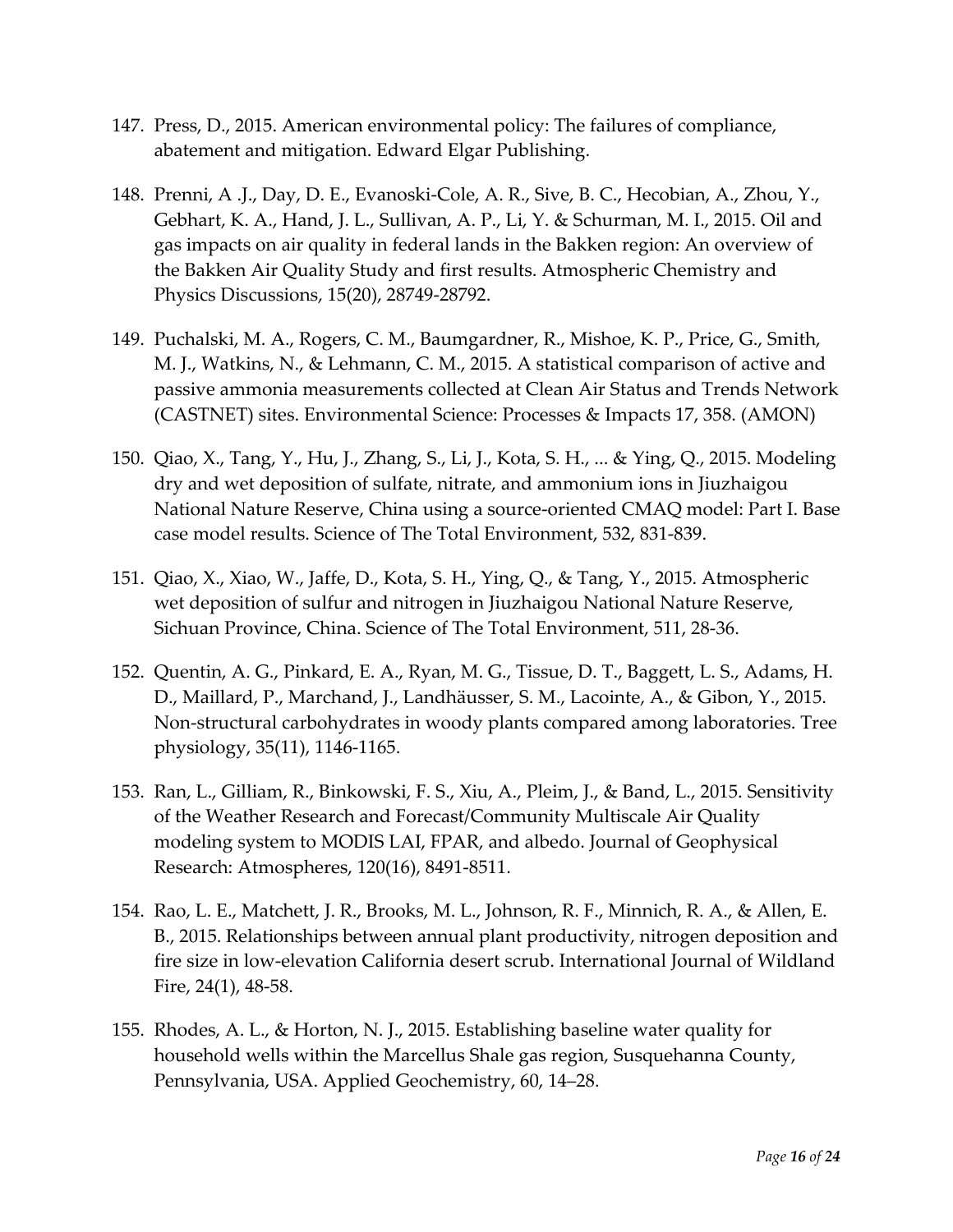- 156. Richardson, J. B., & Friedland, A. J., 2015. Mercury in coniferous and deciduous upland forests in northern New England, USA: Implications from climate change. Biogeosciences Discuss., 12, 11463–11498, DOI:10.5194/bgd-12-11463-2015.
- 157. Risch, M. R., & Fredericksen, A. L., 2015. Mercury and methylmercury in reservoirs in Indiana: U.S. Geological Survey Professional Paper 1813, 57 p., [http://dx.doi.org/10.3133/pp1813.](http://dx.doi.org/10.3133/pp1813)
- 158. Robertson, W. M., & Sharp, J. M., 2015. Estimates of net infiltration in arid basins and potential impacts on recharge and solute flux due to land use and vegetation change. Journal of Hydrology, 522, 211-227. (NTN)
- 159. Robinson, R. B., Barnett, T. W., Harwell, G. R., Moore, S. E., Kulp, M. & Schwartz, J. S., 2008. pH and acid anion time trends in different elevation ranges in the Great Smoky Mountains National Park. Journal of Environmental Engineering, 134(9), 800-808.
- 160. Rose, L. A., Elliott, E. M., & Adams, M. B., 2015. Triple nitrate isotopes indicate differing nitrate source contributions to streams across a nitrogen saturation gradient. Ecosystems, 18(7), 1209-1223.
- 161. Rose, L. A., Sebestyen, S. D., Elliott, E. M., & Koba, K., 2015. Drivers of atmospheric nitrate processing and export in forested catchments. Water Resources Research, 51(2), 1333-1352.
- 162. Saleh, D., & Domagalski, J., 2015. SPARROW Modeling of nitrogen sources and transport in rivers and streams of California and adjacent states. U.S. Journal of the American Water Resources Association (JAWRA), 1-21, DOI: 10.1111/1752- 1688.12325.
- 163. Sardans, J., & Peñuelas, J., 2015. Potassium: A neglected nutrient in global change. Global Ecology and Biogeography, 24(3), 261-275.
- 164. Saylor, R., Myles, L., Sibble, D., Caldwell, J., & Xing, J., 2015. Recent trends in gasphase ammonia and PM2. 5 ammonium in the southeast United States. Journal of the Air & Waste Management Association, 65(3), 347-357.
- 165. Schwab, J. J., Casson, P., Brandt, R., Husain, L., Dutkewicz, V., Wolfe, D., Demerjian, K. L., Civerolo, K. L., Rattigan, O. V., Felton, H. D. & Dukett, J. E., 2015. Atmospheric Chemistry Measurements at Whiteface Mountain, NY: Cloud Water Chemistry, Precipitation Chemistry, and Particulate Matter.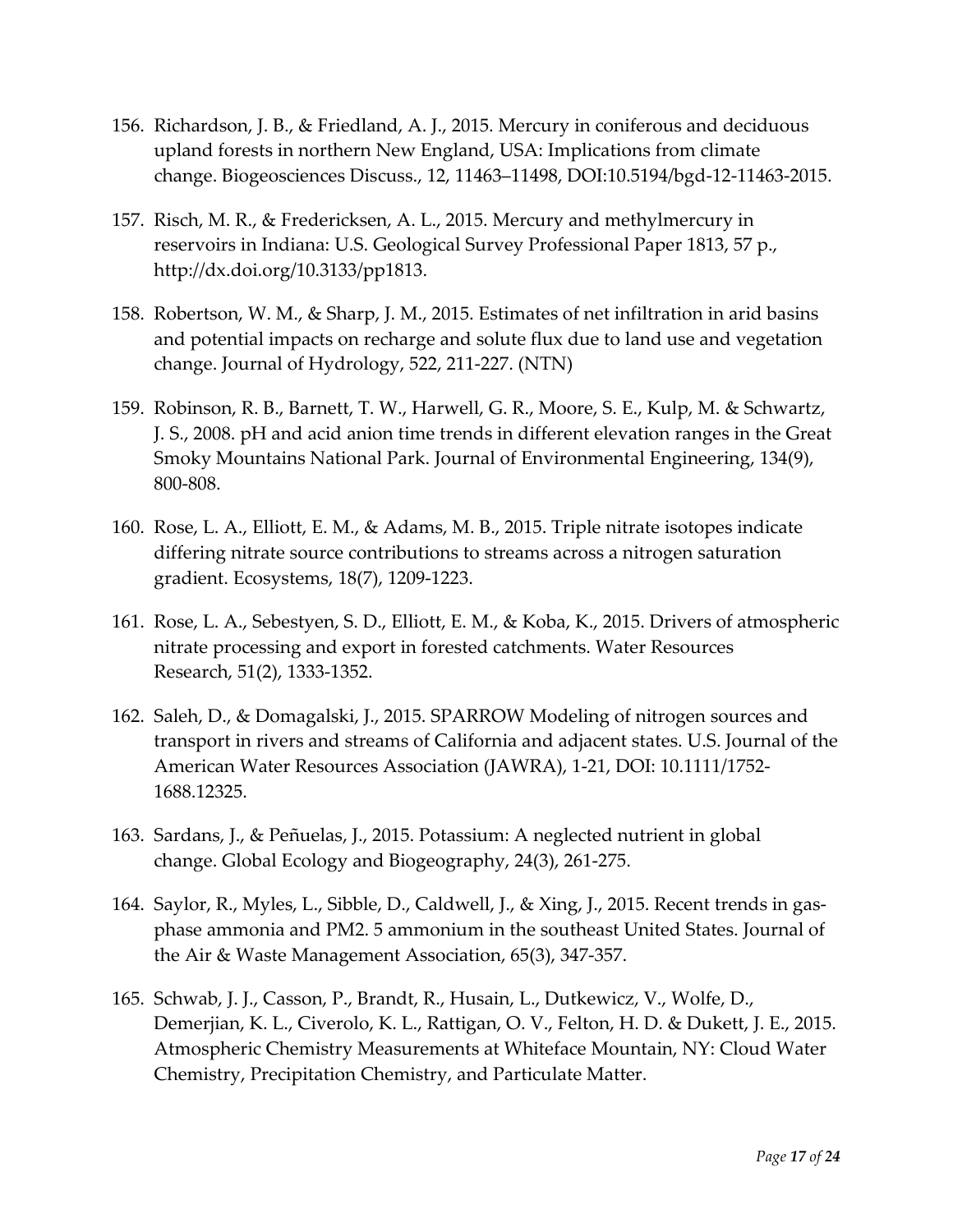- 166. Schulwitz, S. E., Chumchal, M. M. & Johnson, J. A., 2015. Mercury concentrations in birds from two atmospherically contaminated sites in North Texas, USA. Archives of Environmental Contamination and Toxicology, 69(4), 390-398.
- 167. Schuster, M. J., 2015. Increased rainfall variability and N addition accelerate litter decomposition in a restored prairie. Oecologia, 1-11, DOI 10.1007/s00442-015-3396- 1.
- 168. Seo, Y. S., Han, Y. J., Holsen, T. M., Choi, E., Zoh, K. D. & Yi, S. M., 2015. Source identification of total mercury (TM) wet deposition using a Lagrangian particle dispersion model (LPDM). Atmospheric Environment, 104, 102-111.
- 169. Seok, B., Helmig, D., Liptzin, D., Williams, M. W. & Vogel, C. S., 2015. Snowpackatmosphere gas exchanges of carbon dioxide, ozone, and nitrogen oxides at a hardwood forest site in northern Michigan. Elementa: Science of the Anthropocene, 3(1), 000040.
- 170. Shanley, J. B., Engle, M. A., Scholl, M., Krabbenhoft, D. P., Brunette, R., Olson, M. L., & Conroy, M. E., 2015. High mercury wet deposition at a "clean air" site in Puerto Rico. Environmental Science & Technology, 49(20), 12474-12482.
- 171. Sickles, I. I., & Shadwick, D. S., 2015. Air quality and atmospheric deposition in the eastern US: 20 years of change. Atmospheric Chemistry and Physics, 15(1), 173- 197. (NTN)
- 172. Simmonds, M. B., Li, C., Lee, J., Six, J., Kessel, C., & Linquist, B. A., 2015. Modeling methane and nitrous oxide emissions from direct-seeded rice systems. Journal of Geophysical Research: Biogeosciences, 120(10), 2011-2035.
- 173. Singh, A., Serbin, S. P., McNeil, B. E., Kingdon, C. C., & Townsend, P. A., 2015. Imaging spectroscopy algorithms for mapping canopy foliar chemical and morphological traits and their uncertainties. Ecological Applications, 25(8), 2180- 2197.
- 174. Sinha, P., & Wade, A., 2015. Assessment of leaching tests for evaluating potential environmental impacts of PV Module field breakage. IEEE Journal of Photovoltaics, 5(6), 1710-1714.
- 175. Sippl, K., 2015. Private and civil society governors of mercury pollution from artisanal and small-scale gold mining: A network analytic approach. The Extractive Industries and Society, 2(2), 198-208.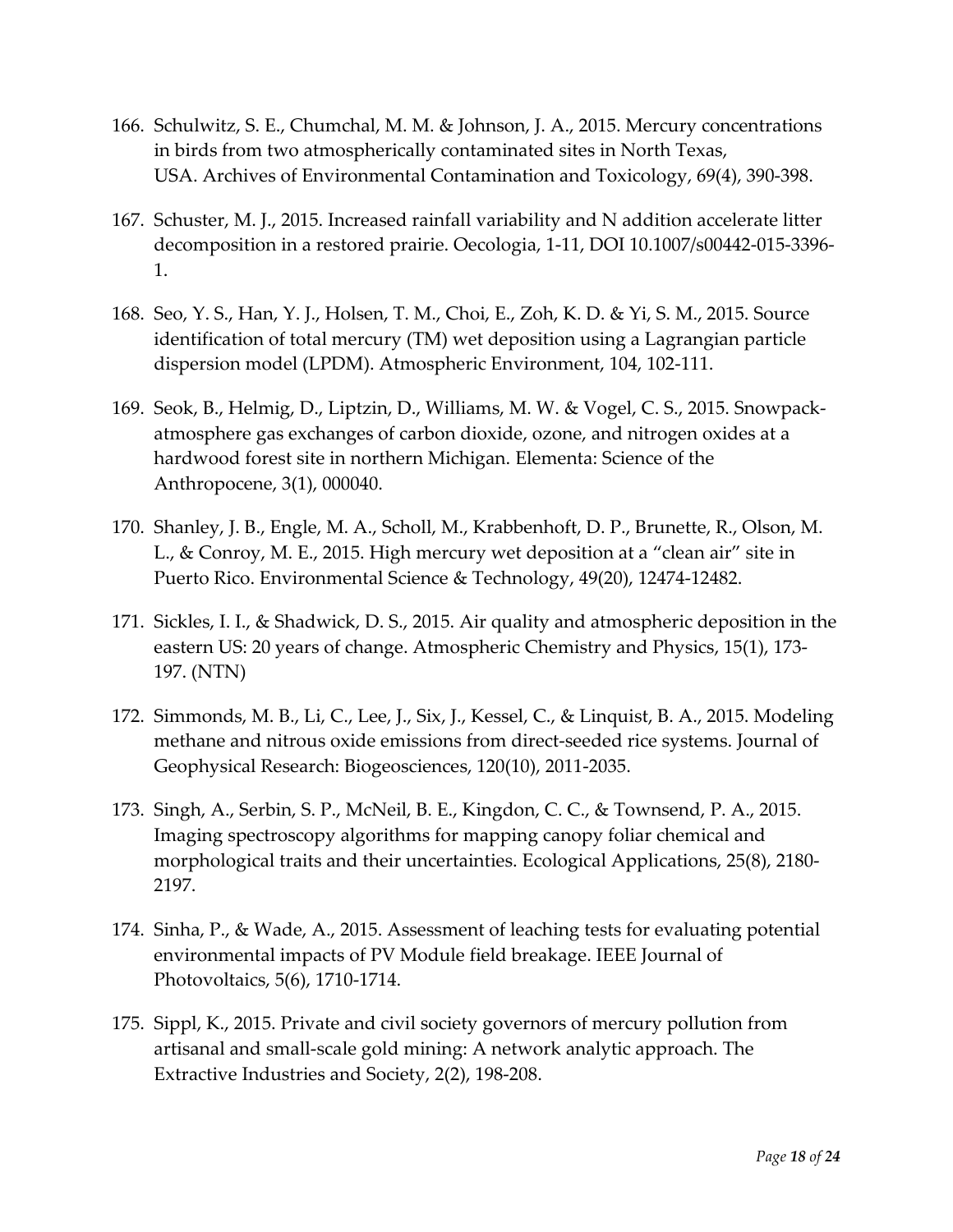- 176. Shaddick, G., & Zidek, J. V., 2015. Spatio-temporal methods in environmental epidemiology. CRC Press.
- 177. Shah, V., Jaeglé, L., Gratz, L. E., Ambrose, J. L., Jaffe, D. A., Selin, N. E., Song, S., Campos, T. L., Flocke, F. M., Reeves, M., & Stechman, D., 2015. Origin of oxidized mercury in the summertime free troposphere over the southeastern US. Atmospheric Chemistry and Physics Discussions, 15(19), 26839-26893.
- 178. Slemmons, K. E., Saros, J. E., Stone, J. R., McGowan, S., Hess, C. T., & Cahl, D., 2015. Effects of glacier meltwater on the algal sedimentary record of an alpine lake in the central US Rocky Mountains throughout the late Holocene. Journal of Paleolimnology, 53(4), 385-399.
- 179. Smith, D. R., King, K. W., & Williams, M. R., 2015. What is causing the harmful algal blooms in Lake Erie? Journal of Soil and Water Conservation, 70(2), 27A-29A.
- 180. Smith, K. P., & Waldron, M. C., 2015. Water quality in the Cambridge, Massachusetts, drinking-water source area, 2005–8. U.S. Geological Survey Fact Sheet 2015–3030, 6 p., [http://dx.doi.org/10.3133/fs20153030/.](http://dx.doi.org/10.3133/fs20153030/)
- 181. Song, S., Selin, N. E., Soerensen, A. L., Angot, H., Artz, R., Brooks, S., ... & Zhang, Q., 2015. Top-down constraints on atmospheric mercury emissions and implications for global biogeochemical cycling. Atmospheric Chemistry and Physics, 15, 7103-7125, DOI:10.5194/acp-15-7103-2015.
- 182. Spaulding, S. A., Otu, M. K., Wolfe, A. P., & Baron, J. S., 2015. Paleolimnological records of nitrogen deposition in shallow, high-elevation lakes of Grand Teton National Park, Wyoming, USA. Arctic, Antarctic, and Alpine Research, 47(4), 703- 717.
- 183. Steiner, J., Strickland, T., Kleinman, P., Havstad, K., Moorman, T., Moran, M., ... & McCarty, G., 2015. The Long Term Agroecosystem Research Network-Shared research strategy. In Interagency Conference on Research in the Watersheds.
- 184. Steinke, K., Rutan, J., & Thurgood, L., 2015. Corn response to nitrogen at multiple sulfur rates. Agronomy Journal, April 1.
- 185. Stephan, K., Kavanagh, K. L., & Koyama, A., 2015. Comparing the influence of wildfire and prescribed burns on watershed nitrogen biogeochemistry using 15 N natural abundance in terrestrial and aquatic ecosystem components. PLoS ONE, 10(4), e0119560, DOI:10.1371/journal.pone.0119560.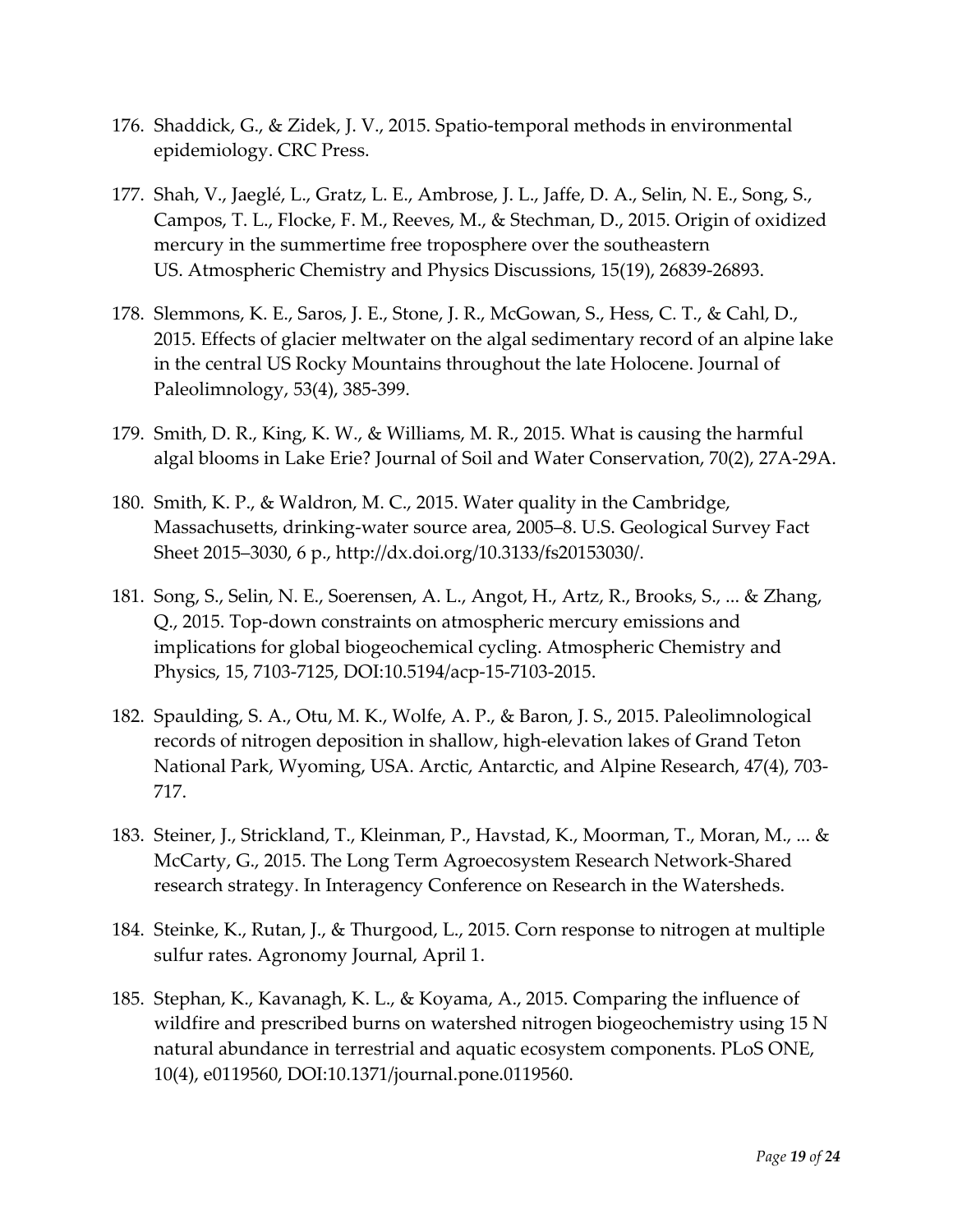- 186. Strickland, T. C., Scully, B. T., Hubbard, R. K., Sullivan, D. G., Abdo, Z., Savabi, M. R., ... & Hawkins, G. L., 2015. Effect of conservation practices on soil carbon and nitrogen accretion and crop yield in a corn production system in the southeastern coastal plain, United States. Journal of Soil and Water Conservation, 70(3), 170-181.
- 187. Sullivan, T. J., 2015. Air pollutant deposition and its effects on natural resources in New York State. Cornell University Press.
- 188. Sutherland, J. W., Acker, F. W., Bloomfield, J. A., Boylen, C. W., Charles, D. F., Daniels, R. A., ... & Nierzwicki-Bauer, S. A., 2015. Brooktrout Lake case study: Biotic recovery from acid deposition 20 years after the 1990 Clean Air Act amendments. Environmental Science & Technology, 49(5), 2665-2674.
- 189. Templer, P. H., Weathers, K. C., Lindsey, A., Lenoir, K., & Scott, L., 2015. Atmospheric inputs and nitrogen saturation status in and adjacent to Class I wilderness areas of the northeastern US. Oecologia, 177(1), 5-15. (NTN)
- 190. Thompson, T. M., Rodriguez, M. A., Barna, M. G., Gebhart, K. A., Hand, J. L., Day, D. E., ... & Schichtel, B. A., 2015. Rocky Mountain National Park reduced nitrogen source apportionment. J. Geophys. Res. Atmos., 120, 4370-4384, DOI:10.1002/2014JD022675.
- 191. Tinkham, W. T., Denner, R., & Graham, R. T., 2015. Climate, snowpack, and streamflow of Priest River Experimental Forest, revisited. Gen. Tech. Rep. RMRS-GTR-331. Fort Collins, CO: US Department of Agriculture, Forest Service, Rocky Mountain Research Station.
- 192. Todd, R. W., Cole, N. A., Hagevoort, G. R., Casey, K. D., & Auvermann, B. W., 2015. Ammonia losses and nitrogen partitioning at a southern High Plains open lot dairy. Atmospheric Environment, 110, 75-83.
- 193. Trowbridge, P. R., Davis, J. A., Mumley, T., Taberski, K., Feger, N., Valiela, L., Ervin, J., Arsem, N., Olivieri, A., Carroll, P., & Coleman, J., 2015. The Regional Monitoring Program for Water Quality in San Francisco Bay, California, USA: Science in support of managing water quality. Regional Studies in Marine Science, in press, mulhttp://dx.doi.org/10.1016/j.rsma.2015.10.002 2352-4855/.
- 194. Tulloss, E. M. & Cadenasso, M. L., 2015. Effects of nitrogen deposition on multiple ecosystem services of the California oak savanna. General Technical Report PSW-GTR-251. Berkeley, CA: U.S. Department of Agriculture, Forest Service, Pacific Southwest Research Station: 199-208.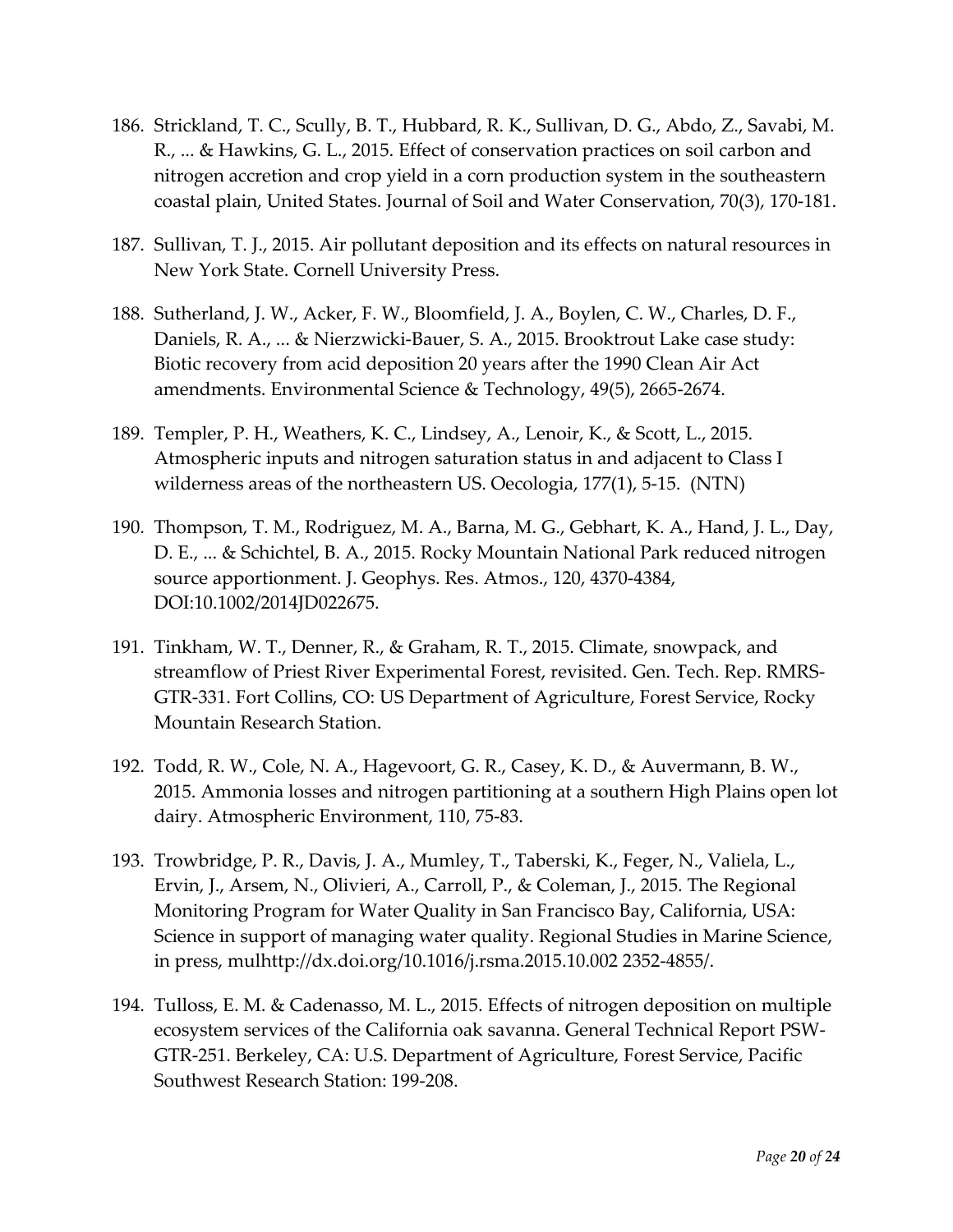- 195. Turner, J., 2015. TMDL Report: Lake Tallavana, WBID 540A, Ochlockonee St. Marks Basin, Nutrients. Florida Department of Environmental Protection, Div. of Env. Assessment and Restoration, Ochlockonee, FL.
- 196. United States Environmental Protection Agency, 2015. The Importance of Clean Air to Clean Water in the Chesapeake Bay. http://www.epa.gov/sites/production/files/2015- 06/documents/cb\_airwater\_fact\_sheet\_jan2015.pdf.
- 197. Van Damme, M., Clarisse, L., Dammers, E., Liu, X., Nowak, J. B., Clerbaux, C., ... & Coheur, P. F., 2015. Towards validation of ammonia (NH 3) measurements from the IASI satellite. Atmospheric Measurement Techniques, 8(3), 1575-1591.
- 198. Van Gestel, N. C., Dhungana, N., & Zak, J. C., 2015. Seasonal microbial and nutrient responses during a 5-year reduction in the daily temperature range of soil in a Chihuahuan Desert ecosystem. Oecologia, 1-13, DOI 10.1007/s00442-015-3452 x.
- 199. Verma, S., Bhattarai, R., Bosch, N. S., Cooke, R. C., Kalita, P. K., & Markus, M., 2015. Climate change impacts on flow, sediment and nutrient export in a Great Lakes watershed using SWAT. Clean – Soil, Air, Water, 43(9999), 1–11.
- 200. Voutsina, N., Seliskar, D. M. & Gallagher, J. L., 2014. The facilitative role of Kosteletzkya pentacarpos in transitioning coastal agricultural land to wetland during sea level rise. Estuaries and Coasts, 38(1), 35-44.
- 201. Walsh, B., Costanzo, S. D., Dennison, W. C., Campbell, J. P., Lehman, M., Nortrup, M., Carmouche, C., Kelley, E., & Petersen, P., 2015. Natural resource condition assessment for Prince William Forest Park: National Capital Region. Natural Resource Report NPS/PRWI/NRR—2015/1051. National Park Service, Fort Collins, Colorado.
- 202. Wang, Y., Xie, Y., Chai, L., Dong, W., Zhang, Q., & Zhang, L., 2014. Impact of the 2011 southern US drought on ground-level fine aerosol concentration in summertime. J. Atmos. Sci., DOI:10.1175/JAS-D-14-0197.1, in press. (NTN)
- 203. Wasiuta, V., Lafrenière, M. J., & Norman, A. L., 2015. Atmospheric deposition of sulfur and inorganic nitrogen in the Southern Canadian Rocky Mountains from seasonal snowpacks and bulk summer precipitation. Journal of Hydrology, 523, 563-573.
- 204. Weigelt, A., Ebinghaus, R., Manning, A. J., Derwent, R. G., Simmonds, P. G., Spain, T. G., Jennings, S. G. & Slemr, F., 2015. Analysis and interpretation of 18 years of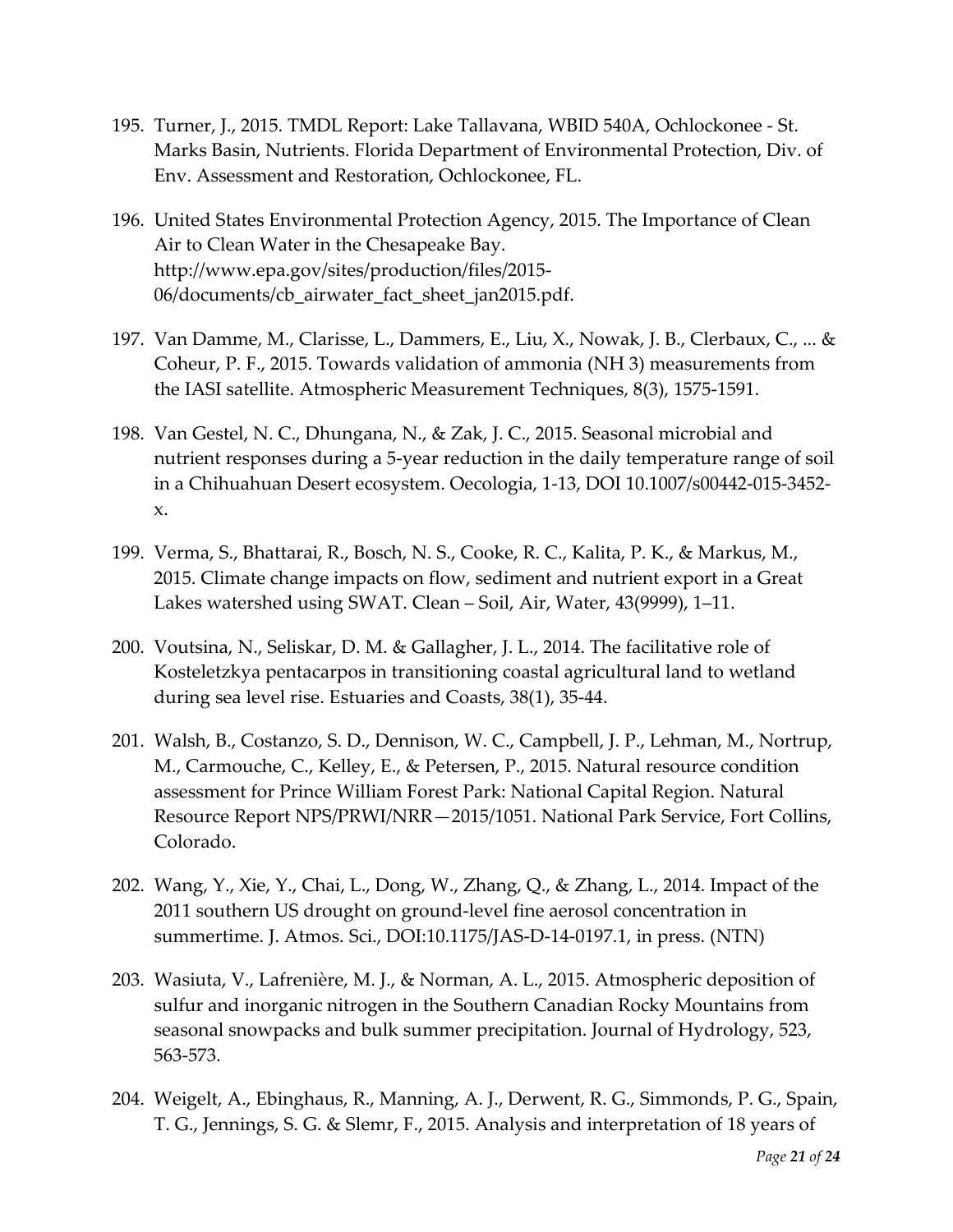mercury observations since 1996 at Mace Head, Ireland. Atmospheric Environment, 100, 85-93.

- 205. Weiss-Penzias, P., Amos, H. M., Selin, N. E., Gustin, M. S., Jaffe, D. A., Obrist, D., Sheu, G. R. & Giang, A., 2015. Use of a global model to understand speciated atmospheric mercury observations at five high-elevation sites. Atmospheric Chemistry and Physics, 15(3), 1161-1173.
- 206. White, C., 2015. Effect of increased atmospheric nitrogen deposition and elevated CO2 on traits responsible for carnivory in the Sundews Drosera rotundifolia and Drosera intermedia. Senior Honors thesis, University of Michigan.
- 207. White, A. B., Neiman, P. J., Creamean, J. M., Coleman, T., Ralph, F. M., & Prather, K. A., 2015. The impacts of California's San Francisco Bay Area gap on precipitation observed in the Sierra Nevada during HMT and CalWater. Journal of Hydrometeorology, 16, 1048-1069, DOI: 10.1175/JHM-D-14-0160.1.
- 208. Wilkison, D. H., & Armstrong, D. J., 2015. Water-quality assessment of the Lower Grand River Basin, Missouri and Iowa, USA, in support of integrated conservation practices. River Research and Applications, DOI: 10.1002/rra.2887.
- 209. Williams, M. L., MacCoy, D. E., & Maret, T. R., 2015. Evaluation of mercury in rainbow trout collected from Duck Valley Indian Reservation reservoirs, southwestern Idaho and northern Nevada, 2007, 2009, and 2013. U.S. Geological Survey Scientific Investigations Report, 2015–5079, 18 p., [http://dx.doi.org/10.3133/sir20155079.](http://dx.doi.org/10.3133/sir20155079)
- 210. Wine, M. L., Hendrickx, J. M., Cadol, D., Zou, C. B., & Ochsner, T. E., 2015. Deep drainage sensitivity to climate, edaphic factors, and woody encroachment, Oklahoma, USA. Hydrological Processes, 29, 3779-3789, DOI: 10.1002/hyp.10470.
- 211. Wisniewski, E. A., 2015. The mercury and autism debate: What has shaped the public's perception? Doctoral dissertation, Indiana University of Pennsylvania.
- 212. Wolf, E. C., & Cooper, D. J., 2015. Fens of the Sierra Nevada, California, USA: patterns of distribution and vegetation. Mires and Peat, 15(08), 1-22. http://www.mires-and-peat.net/, ISSN 1819-754X.
- 213. Wright, M. T., Fram, M. S., & Belitz, K., 2015. Geochemical conditions and the occurrence of selected trace elements in groundwater basins used for public drinking-water supply, desert and basin and range hydrogeologic provinces, 2006– 11—California GAMA Priority Basin Project: U.S. Geological Survey Scientific Investigations Report 2014–5173, 48 p., [http://dx.doi.org/10.3133/sir20145173.](http://dx.doi.org/10.3133/sir20145173)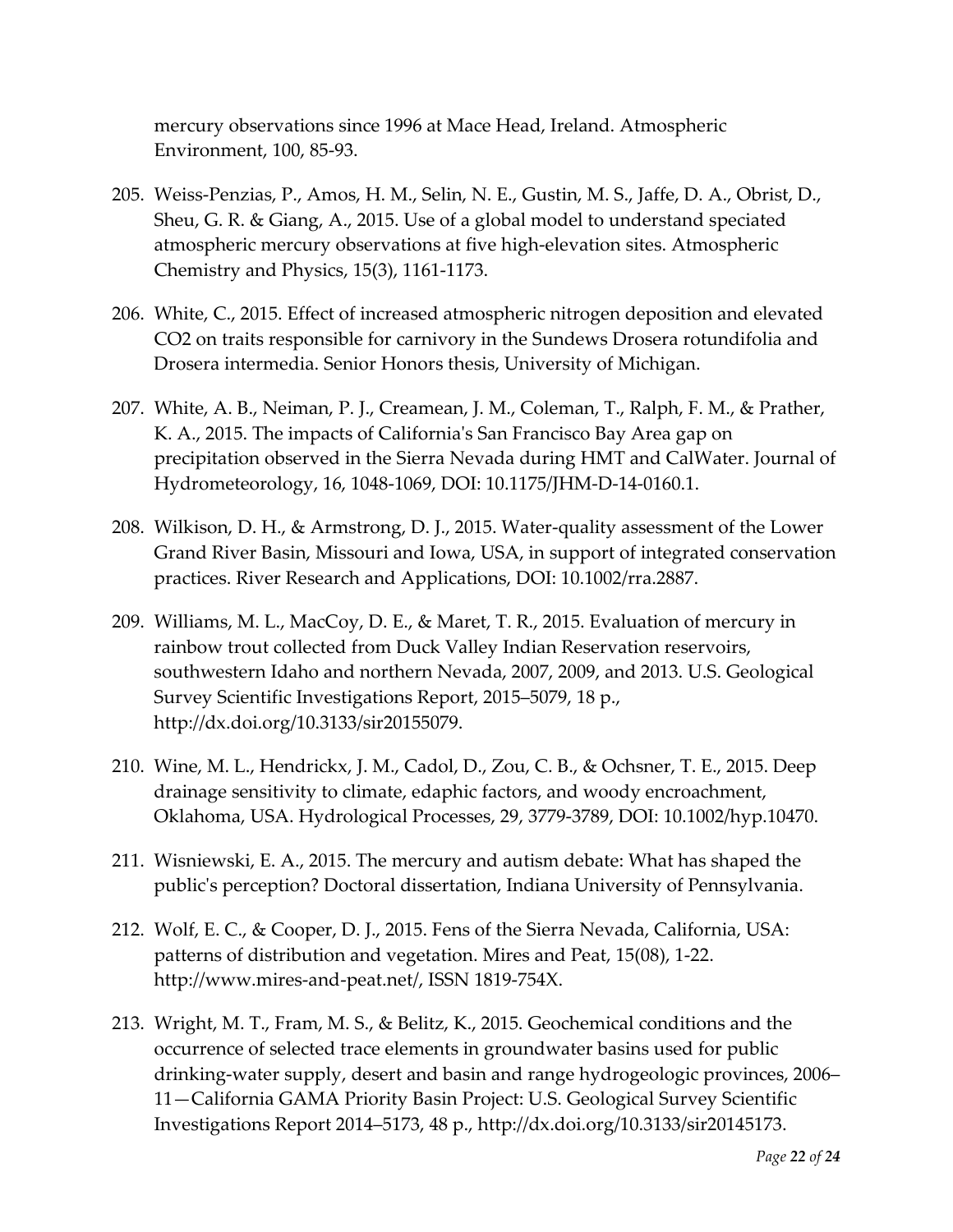- 214. Wright, L. P., & Zhang, L., 2015. An approach estimating bidirectional air-surface exchange for gaseous elemental mercury at AMNet sites. Journal of Advances in Modeling Earth Systems, 10.1002/2014MS000367. (AMNet)
- 215. Wu, J., Cao, Y., Pan, W. & Pan, W., 2015. The status of mercury emission from coal combustion power station. In Coal Fired Flue Gas Mercury Emission Controls (pp. 19-30). Springer Berlin Heidelberg.
- 216. Xie, Y., & Zhang, J., 2015. Chloride-induced stress corrosion cracking of used nuclear fuel welded stainless steel canisters: A review. Journal of Nuclear Materials, 466, 85-93.
- 217. Yahya, K., Wang, K., Zhang, Y., & Kleindienst, T. E., 2015. Application of WRF/Chem version 3.4. 1 over North America under the AQMEII Phase 2: evaluation of 2010 application and responses of air quality and meteorology– chemistry interactions to changes in emissions and meteorology from 2006 to 2010. Geoscientific Model Development Discussions, 8(2), 1639-1686. (NTN)
- 218. Yang, L. H., Ostrovsky, D., Rogers, M. C. & Welker, J. M., 2015. Intra-population variation in the natal origins and wing morphology of overwintering western monarch butterflies Danaus plexippus. Ecography, 38, 001-010, DOI: 10.1111/ecog.01994.
- 219. Zhang, F., Chen, J. M., Pan, Y., Birdsey, R. A., Shen, S., Ju, W., & Dugan, A. J., 2015. Impacts of inadequate historical disturbance data in the early twentieth century on modeling recent carbon dynamics (1951–2010) in conterminous US forests. Journal of Geophysical Research: Biogeosciences, 120(3), 549-569.
- 220. Zhou, Q., Driscoll, C. T., Moore, S. E., Kulp, M. A., Renfro, J. R., Schwartz, J. S., ... & Lynch, J. A., 2015. Developing critical loads of nitrate and sulfate deposition to watersheds of the Great Smoky Mountains National Park, USA. Water, Air, & Soil Pollution, 226(8), 1-16.
- 221. Zhou, Q., Driscoll, C. T., & Sullivan, T. J., 2015. Responses of 20 lake-watersheds in the Adirondack region of New York to historical and potential future acidic deposition. Science of The Total Environment, 511, 186-194. (NTN)
- 222. Zhu, L., Henze, D. K., Bash, J. O., Cady-Pereira, K. E., Shephard, M. W., Luo, M. & Capps, S. L., 2015. Sources and impacts of atmospheric NH3: Current understanding and frontiers for modeling, measurements, and remote sensing in North America. Current Pollution Reports, 1(2), 95-116.